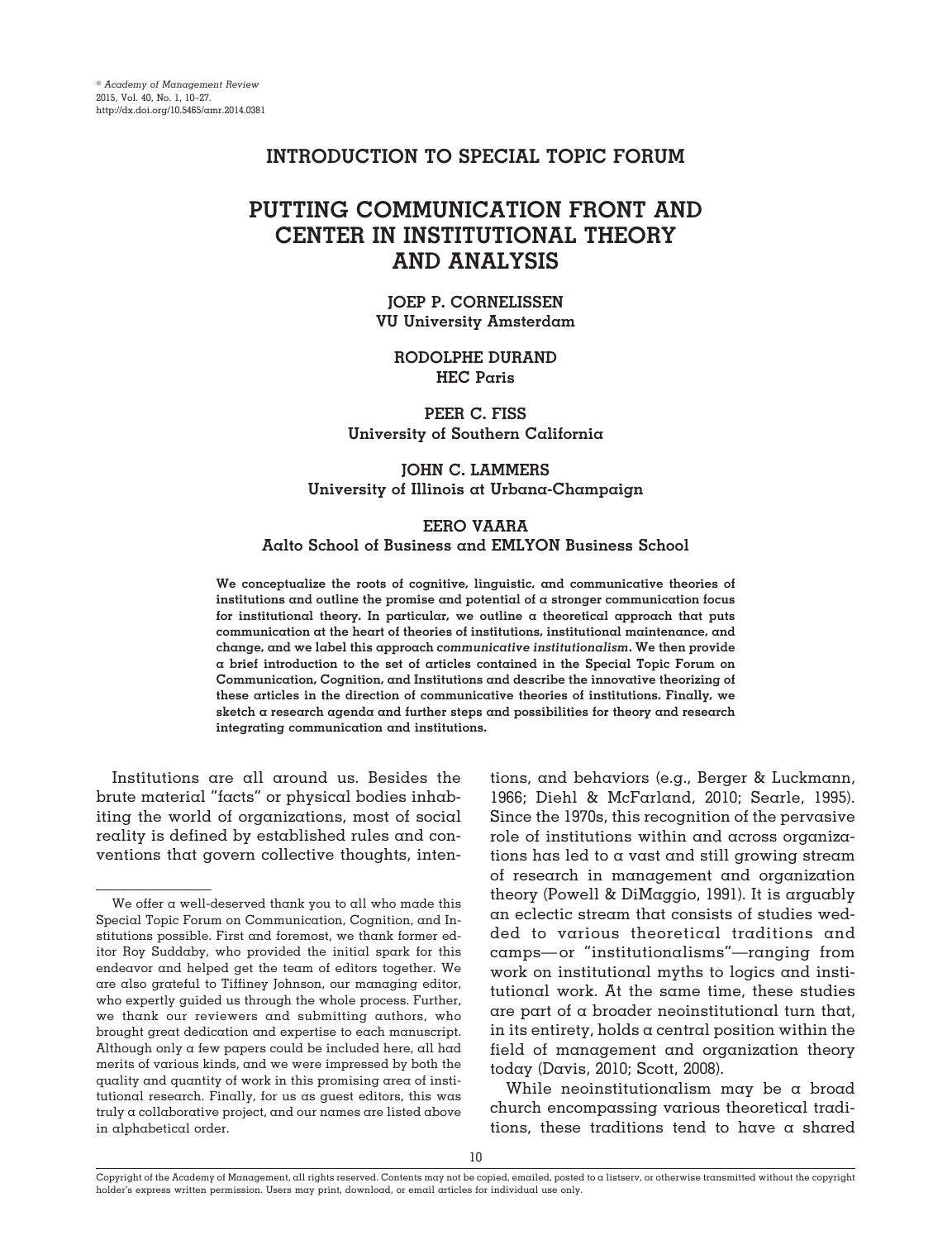focus on individual and collective cognition as an explanation of the macrolevel features of institutions (DiMaggio, 1997). This cognitive focus has largely distinguished the "new" institutionalism from the "old" institutionalism (Hirsch & Lounsbury, 1997; Selznick, 1996) and has, since the 1970s, led to a considerable body of work exploring shared thought structures, or cognitive representations (labeled as frames, categories, templates, schemas, mental models, logics, myths, or scripts), that constitute the legitimate ways of acting socially in particular organizational settings (Schneiberg & Clemens, 2006).

Much of this body of work has been based on the assumption that identifying such individual and collective representations gets at the heart of institutional reality, where "the psychology of mental structures provides a micro-foundation to the sociology of institutions" (DiMaggio, 1997: 271). This guiding assumption has been criticized in recent years (e.g., Jepperson & Meyer, 2011) for being too atomistic in focus and for relying on a form of methodological individualism that considers institutions as aggregations of individuals acting in recognizably similar ways under similar circumstances, assigning similar kinds of cognitive meanings and motives to those actions. This "scaling up" through aggregation from individuals to macrolevel social structures is arguably a viable heuristic that is commonplace within neoinstitutional theory and research (Thornton, Ocasio, & Lounsbury, 2012). Besides its methodological value, however, this stance can also be seen as reducing social reality to individual and collective cognitive categories and cognitive dispositions, as "microfoundations" that are assumed to explain the endurance as well as change of institutions. The overly cognitive focus associated with this stance arguably brings with it some theoretical blind spots (Suddaby, 2011) and comes at the expense of fuller and more holistic accounts of the socially constructed nature of institutions (Berger & Luckmann, 1966; Jepperson & Meyer, 2011).

In this special topic forum (STF) we aim to provide a platform for such alternative accounts that put communication at the center of institutional theory and analysis and, in doing so, address the strictures of predominantly cognitive theories and models. By "communication" we mean social interaction that builds on speech, gestures, texts, discourses, and other means;

thus, we adopt a broad view on communication that encompasses a range of disciplines, theories, and methodological approaches. The main motive behind this aim is that greater attention to the dynamics of communication has the potential to enhance the richness and explanatory power of our theories and models of institutions. However, this potential can, as we believe the articles collected here demonstrate, only be realized through a theoretical and methodological shift in our focus and analysis. Specifically, we suggest an approach where speech and other forms of symbolic interactions are not just seen as expressions or reflections of inner thoughts or collective intentions but as potentially formative of institutional reality—a point that is generally recognized in other fields (e.g., Heritage, 2004; Searle, 1995), although this base insight has not yet been further developed and disseminated within neoinstitutional theory at large.

With this STF we set out to bring together two larger strains of research— cognition and communication—to enrich and advance our understanding of institutions and institutional change in and around organizations. Our goal was to assemble a set of articles bringing in concepts and insights from various theories of social cognition, linguistics, discourse, rhetoric, and media and communication studies. In our call for papers issued in the autumn of 2012, we invited manuscripts that would specifically leverage theoretical ideas and insights related to communication from other areas of the social sciences and would connect these ideas in coherent ways with our understanding of the cognitive basis of institutions. We illustrated this invitation with topics and research questions we saw as particularly relevant, including the suggestion of rethinking and remodeling categorization and legitimization processes from a communication perspective, and exploring the role of broadcast and social media in not only transmitting or carrying but also shaping institutional logics and frames. We particularly encouraged submissions that would introduce new constructs or concepts related to communication into institutional theory, such as voice, dialogue, and speech acts, thus going beyond traditions like rhetoric and discourse that already have some traction within institutional research.

Our enthusiasm for this topic met with a similar enthusiasm from researchers in the field, with sixty submissions that in one way or an-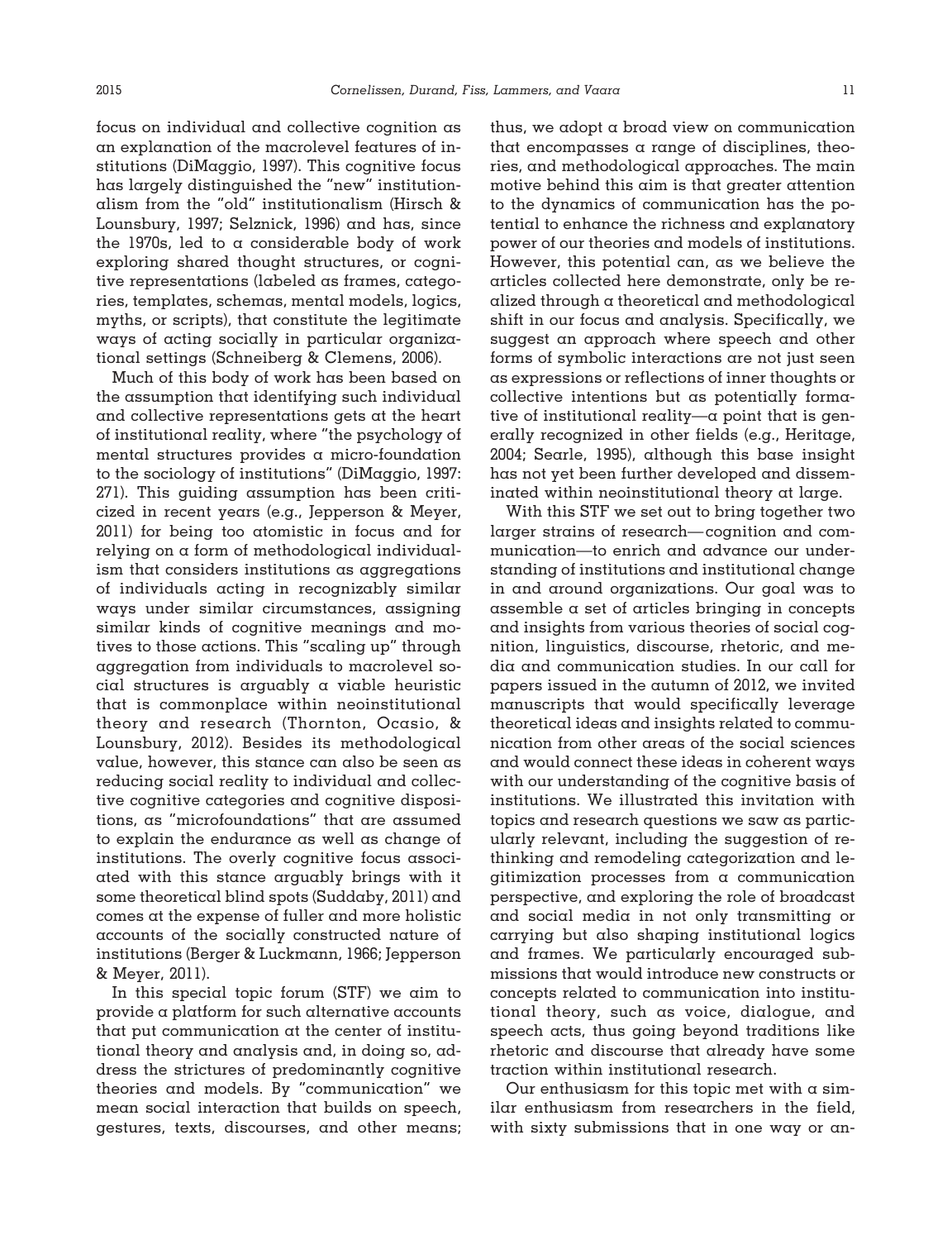other examined the role of communication or communication-related concepts such as audiences, genres, and discourse. In reading through these papers, we noticed the excitement and potential offered by inserting a stronger emphasis on communication into institutional theory and analysis. At the same time we observed that many of the submissions tended to focus on more conventional perspectives in institutional theory, rather than on introducing new communication-related constructs and models, and potentially alternative theoretical grounds, to advance our understanding of institutions. Another striking observation was the difference between papers in their assumptions regarding speech and communication; quite a number focused on how aspects of speech and communication *reflect* particular cognitive outcomes or representations—in a sense, provide a window into the cognitive processes of institutional maintenance or change—whereas others focused on how speech and communication are *formative*, or constitutive, of a particular institution and thus bring about cognitive outcomes.

The papers selected for inclusion in this STF reflect these emphases and, hence, also the range of work currently being carried out in this area of institutional research. In order to place the articles in context, we first describe the overall promise and potential implications of bringing a stronger communication focus into institutional theory and analysis. We then introduce the articles and their central contributions, and we conclude by sketching a research agenda and suggesting a number of directions for further theory development and research.

## **COMMUNICATION, COGNITION, AND INSTITUTIONS: AN OVERVIEW OF THEORETICAL APPROACHES**

#### **Communication As a Conduit**

Traditional accounts of institutionalization and institutional change have backgrounded communication or treated it as a black box (Suddaby, 2011). The direct consequence of this neglect has been that when communication is recognized, it is largely assumed to operate as a conduit or channel through which cognitive content (such as information or semantic meaning) is disseminated and spread across an institutional setting or field (Beckert, 2010; Thornton et al., 2012).

In such a conduit model of communication, cognitive content and pragmatic intentions of actors are easily transferred to other actors, with the effectiveness of such transfers being primarily mediated by the cognitive capacity to process information and by the social ties of the actors involved.

An obvious limitation of models built on this "conduit metaphor" (Reddy, 1979) is their underlying epistemology, which considers communication— or, indeed, any acts of symbolic meaning construction—as an uncomplicated process of sending and receiving messages, where any semantic or pragmatic outcomes are already largely prefigured and predetermined by actors initiating the communication. This assumption, in fact, underplays degrees of agency that both sending and receiving actors may have in processes of communication and meaning construction (Schober & Brennan, 2003), and it further treats language and cognition as isomorphic. When language is thus understood as merely a means to encode, transfer, and decode cognitive contents between communicating actors, it is also assumed to offer a direct window into individual and collective cognition as it exists in an institutional setting or field at a particular point in time. Schneiberg and Clemens suggest that the common measurement strategy among neoinstitutional researchers has indeed been "to use actors' discursive output as topics for analysis, that is, as documentation of cognitive frames, principles, or institutional logics" (2006: 211). They critique this strategy, and the conduit metaphor on which it rests, by emphasizing that actors may be working from different cognitive principles and schemes than what they communicate in public and may also not "'mean what they say' in the sense that discursive output does not flow directly from cognition" (2006: 211).

## **Performative Approaches to Language and Institutions**

The limitations of the conduit image are to some extent offset by performative approaches to communication that, since the early 2000s, have been introduced into neoinstitutional theory. These approaches, sometimes brought together under the label *rhetorical institutionalism* (Green & Li, 2011), include theory and research on framing (Fiss & Zajac, 2006), tropes (Etzion & Ferraro, 2010), discourse (Phillips, Law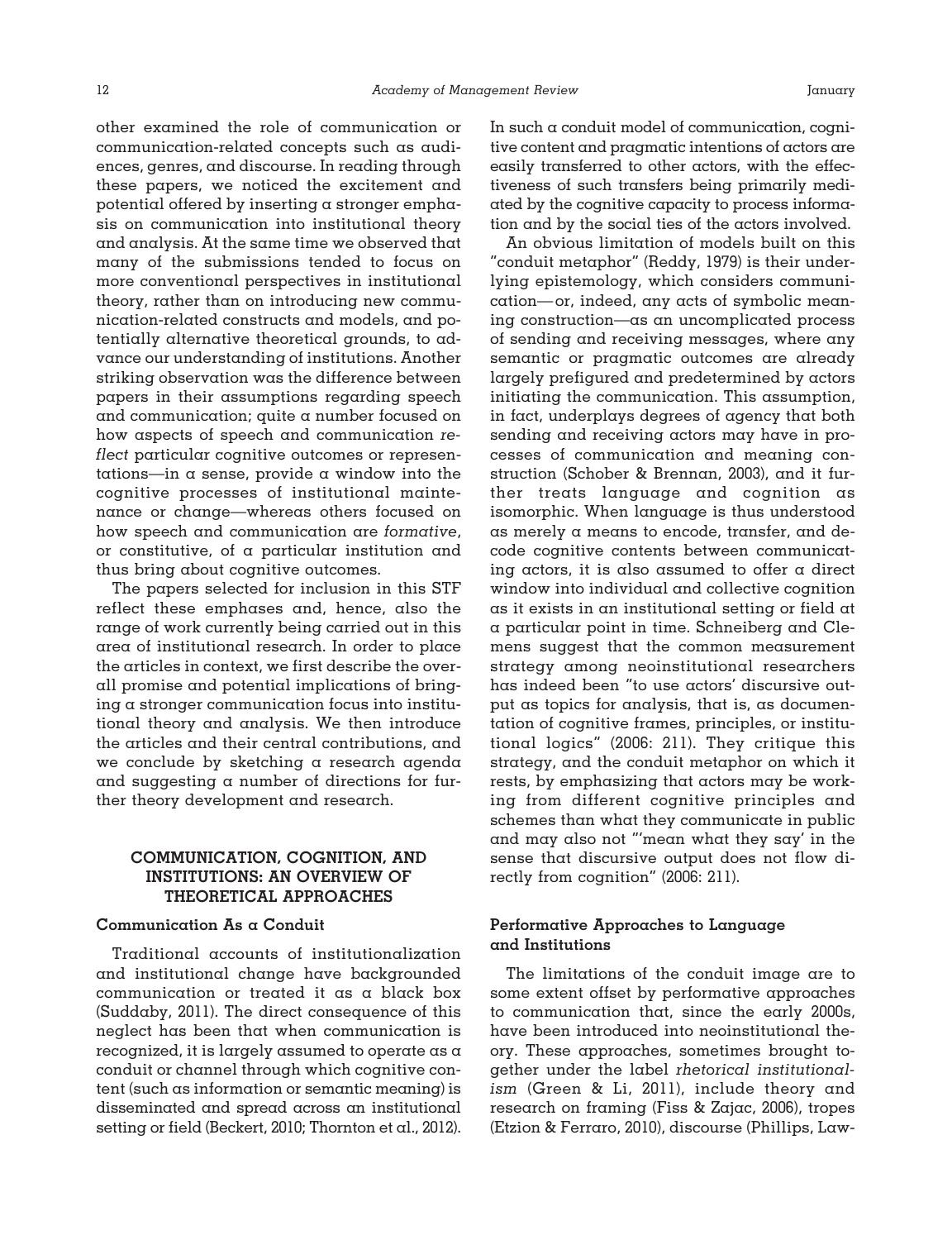rence, & Hardy, 2004), and rhetoric (Green, 2004) within institutional settings and fields. A key assumption of these approaches is that any collective cognition or joint understanding that forms the basis for institutions is not simply preexisting and accessed or shared by individuals but is, in effect, constantly *produced*, or *reproduced*, in the use and exchange of language as a central part of communication (e.g., Green, 2004; Phillips et al., 2004). Specifically, performative approaches assume that any cognitive contents and inferences for institutionally prescribed actions are produced and realized through and in the use of language (e.g., Green, Li, & Nohria, 2009; Phillips et al., 2004). Language (but conceivably also other symbolic expressions, such as gestures and bodily signals) has a performative role in that its use pragmatically affects actors in their thoughts and behaviors, which also means that language in its use bears the brunt of initiating broader cognitive change at the level of an institutional field. Studies of the role of rhetoric and discourse in the context of institutions, for example, focus on the structure and characteristics of the language being used (such as certain keywords, idioms, or rhetorical arguments) by actors, as ways of (re)producing institutions, and explore how linguistic choices or alterations to a linguistic repertoire may, in turn, initiate processes of institutional change (e.g., Green & Li, 2011; Jones, Maoret, Massa, & Svejenova, 2012; Maguire, Hardy, & Lawrence, 2004).

The advantage of these performative approaches is that, compared to a strict conduit model, they consider language not as a neutral, external window into cognition but as performative and, thus, to a greater or lesser extent formative of the cognitive basis of institutions, as well as of any changes to such institutions. Hence, these traditions accord a much more central role to all forms of discourse, including rhetoric, framing, messages, vocabularies, and narratives within neoinstitutional theory and analysis. Some of these approaches, such as the work drawing from framing and new rhetoric, grant a degree of agency to individual actors and tend to have a situated focus on the way in which the use of certain words or phrases, as alternative framings, may trigger or initiate broader cognitive change within an institutional setting or field (e.g., Green et al., 2009; Rhee & Fiss, in press). Other approaches, such as Foucauldian or critical discourse analysis,

however, consider the formative role and effect of language as strong and almost all-encompassing, assuming that broader discourses or rhetorical vocabularies "bear down" on individual actors, have a hold over them (in a Foucauldian sense even "work through them"), and, in doing so, reproduce and thus maintain institutions (e.g., Phillips et al., 2004).

These various performative traditions differ in their epistemological assumptions, but they nonetheless share the broader assumption that language use, akin to a physical force (Talmy, 2000), may produce or engender cognitive reactions. The pragmatic force of language, then, is its capacity to effectuate cognitive change, with the choice of certain words (such as slogans, metaphors, and idioms) and grammatical or stylistic features having a direct impact on individuals and groups within an institutional setting or field. Not surprisingly, therefore, performative approaches often tend to start analyses with a focus on certain actors, as "speakers," in key discursive positions and analyze the characteristics of their language use, given that their language has a direct impact, to a greater or lesser extent, on other actors, as "listeners." The basic point here is that these performative approaches tend to be asymmetrical in that they effectively start with the pragmatic aspect of speakers' intentions but largely neglect listeners as active agents, who are instead cast as a speaker-in-waiting whose basic role is to respond (or not) to a speaker's rhetoric or discourse (Bavelas, Coates, & Johnson, 2000). This also implies that the intentions and acts of a speaker are usually privileged over those of the listener or recipient, as opposed to viewing their communication *as a joint activity*.

Sweetser (1990) explained this asymmetrical emphasis by suggesting that performative approaches such as speech act theory, rhetoric, and discourse theory still hark back to a basic conduit or transfer model of communication (see also Searle, 1969). That is, a speech act, rhetorical argument, or discursive utterance is assumed to "transfer" discursive objects from a speaker to a listener in order to create its force (see, for example, Quinn & Dutton, 2005). As Sweetser notes:

Speech acts are metaphorically treated as exchange or transfer of objects from one interlocutor to the other; the objects are linguistic forms, which are containers for meaning. This object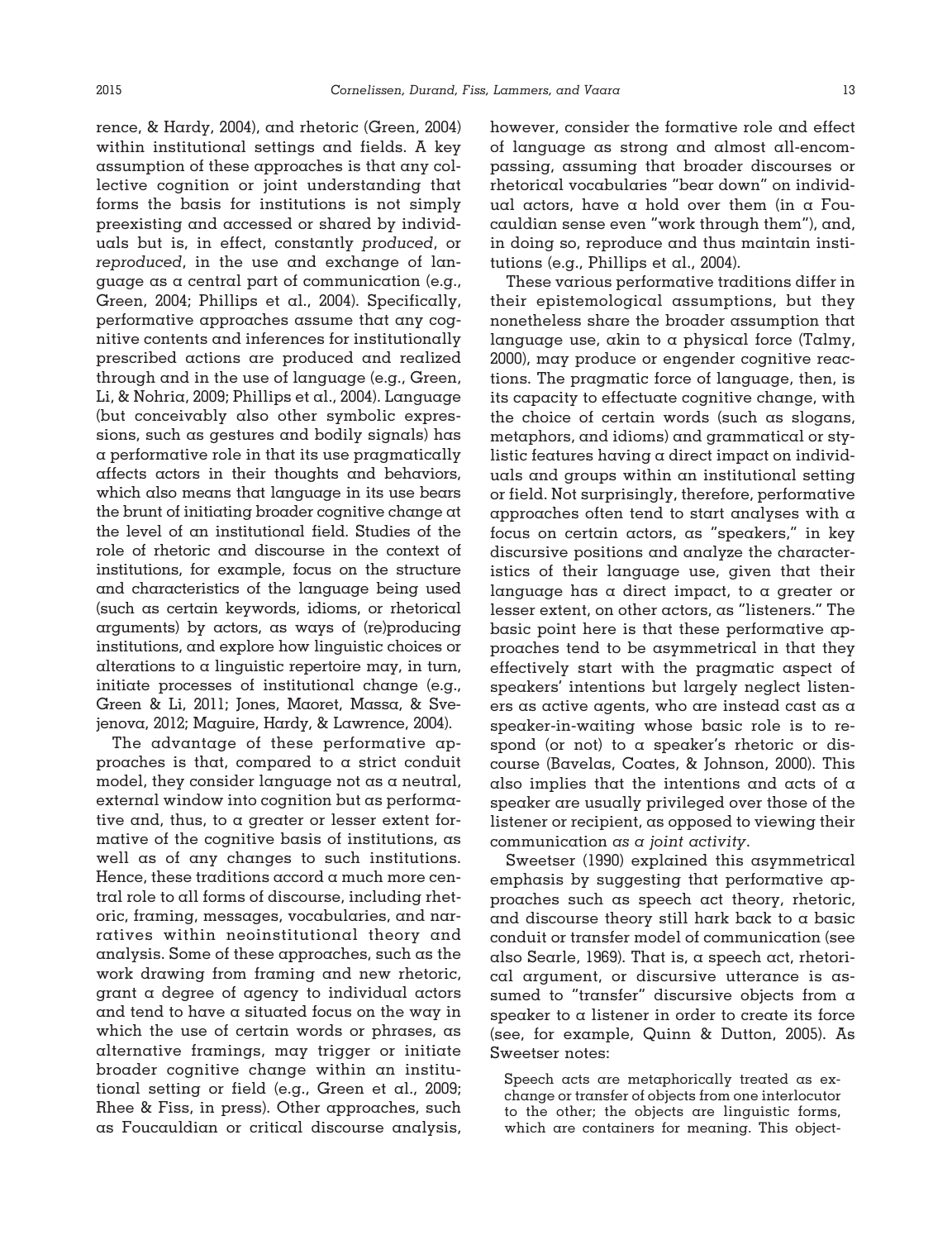exchange metaphor for speech exchange has been analyzed under the name of the 'conduit metaphor' (Reddy, 1979) (1990: 20).

That performative approaches maintain the premise of a basic conduit model as an image of communication is perhaps not that surprising. Indeed, the main focus of performative approaches is on language as a "force" (Sweetser, 1990; Traugott, 1991; Traugott & Dasher, 2005) directly shaping cognitive outcomes in "other" actors across an institutional setting or field, rather than more broadly on episodes or events of communication, including characteristics of the communicating actors, the media used to carry messages, and the way in which actors adapt and respond to each other as part of their interaction (Ashcraft, Kuhn, & Cooren, 2009; Steinberg, 1998). This notion of language as a force may align well with the notion of institutional settings and fields harboring forces that condition and constrain actors in their thoughts and behaviors (e.g., Powell & DiMaggio, 1991). Yet at the same time it presupposes a rather linear form of causality (cf. Clark, 1996) around the "net effects" realized by a competition between rhetorical vocabularies or discourses in a field (Delbridge & Fiss, 2013), as opposed to theorizing more complex forms of causality associated with institutional maintenance and change.

### **Communication As Constitutive of Institutions**

These points bring us to a third approach to communication and cognition in the context of institutions. We label this approach *communicative institutionalism* since it draws on an image of communication as a joint activity within which both speakers and addressees coproduce, moment by moment, an understanding of their social relationship and joint understanding (cf. Tuomela, 2002). In this view, then, communication is seen as "the ongoing, dynamic, interactive process of manipulating symbols toward the creation, maintenance, destruction, and/or transformation of meanings, which are axial—not peripheral—to organizational existence and organizing phenomena" (Ashcraft et al., 2009: 22). Put differently, communication is a process through which collective forms such as institutions are constructed in and through interaction, instead of being merely a conduit for enacting discourses (Ashcraft & Mumby, 2004). Echoing Dew-

ey's famous statement, the premise here is that collective forms such as "society not only. . . [continue] to exist *by* transmission, *by* communication, but it may fairly be said to exist *in* transmission, *in* communication" (1944/1916: 4).

In this sense communication, in the form of continuous interactions at multiple levels and with multiple potential outcomes, is seen to constitute institutions. This view does not negate the performative character of language, which is, in fact, crucial for exploring the constitutive nature of communication (Cooren, Kuhn, Cornelissen, & Clark, 2011). Nor does it argue that institutions are not manifested in communication (Lammers, 2011; Lammers & Barbour, 2006). Instead, it emphasizes that

any performance is as much the product of the agent that/who is deemed performing it as the product of the people who attend and interpret/ respond to such performance—analysts included . . . [and thus] any performance will never be reducible to the way it was intended or meant by its producer (Cooren et al., 2011: 1152).

In other words, the joint cognitive understandings and meanings that emerge (in ongoing fashion) from communication are unlikely to be isomorphic with the original intentions of the multiple participants engaged in it. Ambiguity, indeterminacy, and heterogeneity across actors are to be expected (Seo & Creed, 2002), suggesting, in turn, a more complex set of interactions and ensuing institutional outcomes than is often provided by more linear accounts around hegemonic discourses, effective rhetoric, and institutional entrepreneurs.

Institutions, as common cognitive understandings, are, importantly, also an emergent effect, or outcome, of ongoing processes of communication between diverse actors. Rather than casting institutions as entities at a different level of analysis and divorced from acts and practices of discourse and communication, we advocate for a perspective that accounts for the communicative constitution, maintenance, and transformation of institutions. This latter point may be the most radical for neoinstitutional scholars, since it seems to go against the common tendency to oppose structure and action and macro and micro levels of analysis. Yet the key suggestion is not to do away with those dualisms but to recognize the fundamental importance of communication, which requires theory and analysis that are, as Fairhurst and Putnam (2004: 6) put it,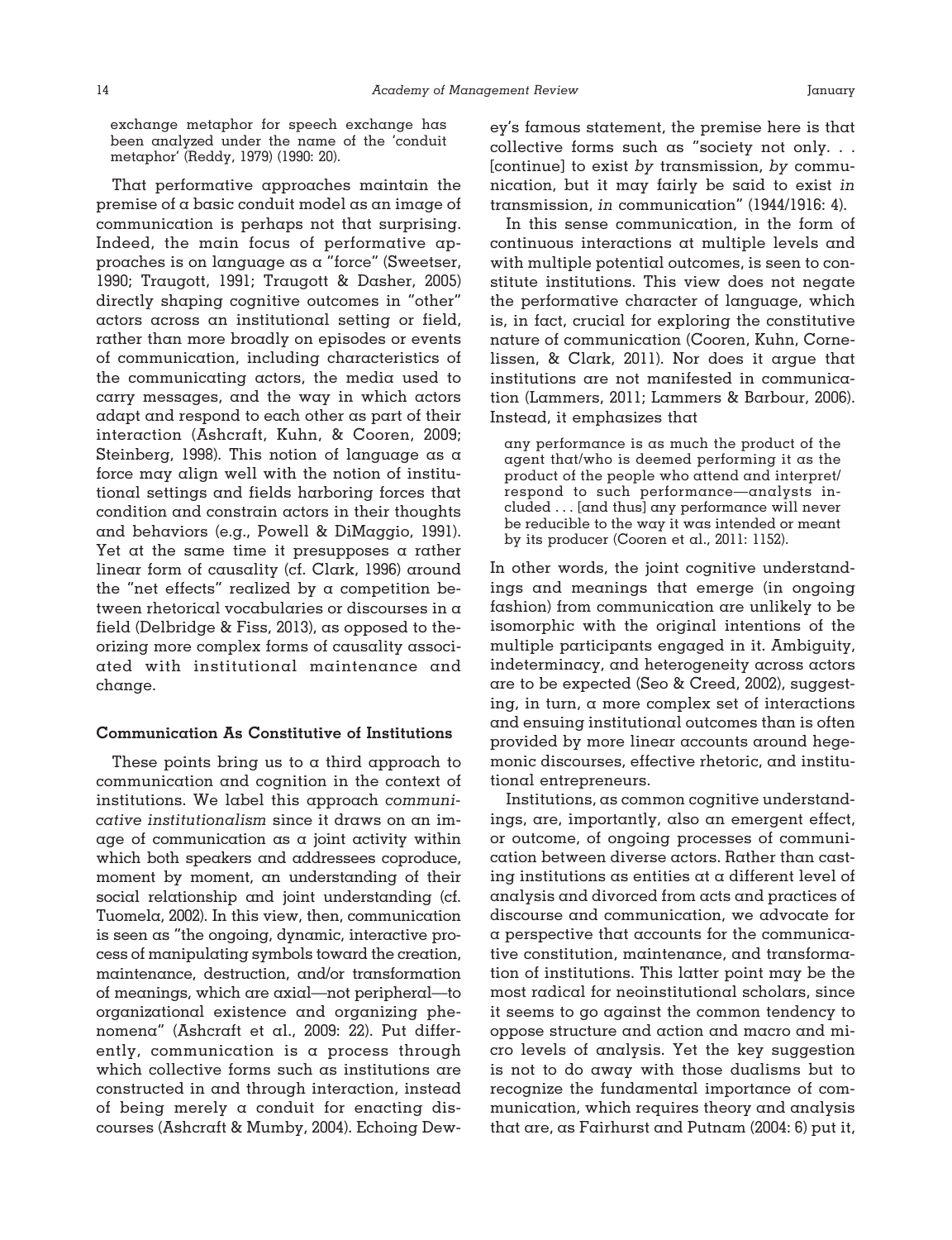"grounded in action" and, thus, "inhabited" (Hallett, 2010) in the first place. Institutions, in other words, are performed and negotiated on the terra firma of local, situated interactions (Bechky, 2011; Lawrence, Suddaby, & Leca, 2011; Zietsma & Lawrence, 2010). The resulting emergent outcomes—in terms of maintaining or changing an institution—may be confined to a specific set of interacting actors but may also spread and be more widely shared across a group of actors and organizations in an institutional field (Durand & Jourdan, 2012; Kennedy & Fiss, 2013; Loewenstein, Ocasio, & Jones, 2012). Significantly, such spread and diffusion is itself contingent on communication.

This interactive model of communication has not yet been fully explored in the context of institutions. There are, however, some scholars who are starting to study and analyze institutions from this perspective (e.g., Ansari, Wijen, & Gray, 2013; Loewenstein et al., 2012). For instance, McPherson and Sauder (2013) have examined institutional logics in the context of negotiations in drug courts. These authors conceptualize logics as organizing principles, figures of speech, and arguments that are employed in interactions "on the ground," allowing various actors to coordinate and manage their work and to reach consensus in an institutionally complex environment. In shifting from a conduit to an interactive model of communication, they in turn argue that

in order to fully comprehend institutional maintenance and change, organizational scholars must pay careful attention to the ways in which institutions are negotiated, interpreted and enacted by individuals *as they interact*. Thus it is through dynamic local processes that institutional logics are attached to organizational activity in symbolic and substantive ways as actors *constitute and shape* their meaning and relevance (2013: 168; emphasis added).

This interactive model puts communication at the center of institutional theory and analysis. It accords a constitutive role to communication, since it is primarily in and through communication that institutions exist and are performed and given shape. The metaphor of constitution suggests that in and through interaction actors themselves construct a common base of understanding regulating their thoughts and behaviors. Such understanding may be contingent on prior interactions and may make use of avail-

able communal conventions, but it may also be affected by the dynamics of the interaction itself (McPherson & Sauder, 2013). This view of a communicative institutionalism holds, we believe, great promise. In Table 1 we summarize the core tenets of this perspective alongside the other two main institutional approaches and their conceptualization of communication.

## **ARTICLES IN THE SPECIAL TOPIC FORUM**

Against the background of our discussion of communication and cognition, we now turn to the five articles contained in this STF. In our view each of these has important implications for advancing a communicative perspective on institutions, and each pushes our thinking about institutions forward in important ways. Table 2 presents a brief summary of each article, describing its primary purpose, level of analysis, theoretical base, and implications for research. Three of the articles focus on the role of discourse and communication in the maintenance and change of institutions at large, whereas two focus more specifically on institutional processes, such as the legitimization or abandonment of practices. In some of the articles existing theory on discourse and rhetoric is extended and elaborated into novel theoretical arguments and explanations. In other articles new ideas and theories are brought in from adjacent fields (such as psycholinguistics and communication theory) and suggest promising new lines of theorizing and research. All five articles, however, bring novel theoretical perspectives to bear on familiar problems and questions within institutional theory and present testable models and propositions that can be directly extended into empirical research.

The first study sets the overall agenda for the STF by explicitly searching for processes of communication that constitute the basis of macroinstitutional logics. Ocasio, Loewenstein, and Nigam (2015) begin their article by noting that while communication in particular contexts has typically been considered as instantiating or reproducing institutional logics, the reverse argument—that communication constitutes logics holds great potential for advancing our understanding of the durability and change of logics. Yet, as they argue, with a few exceptions (e.g., McPherson & Sauder, 2013), this causal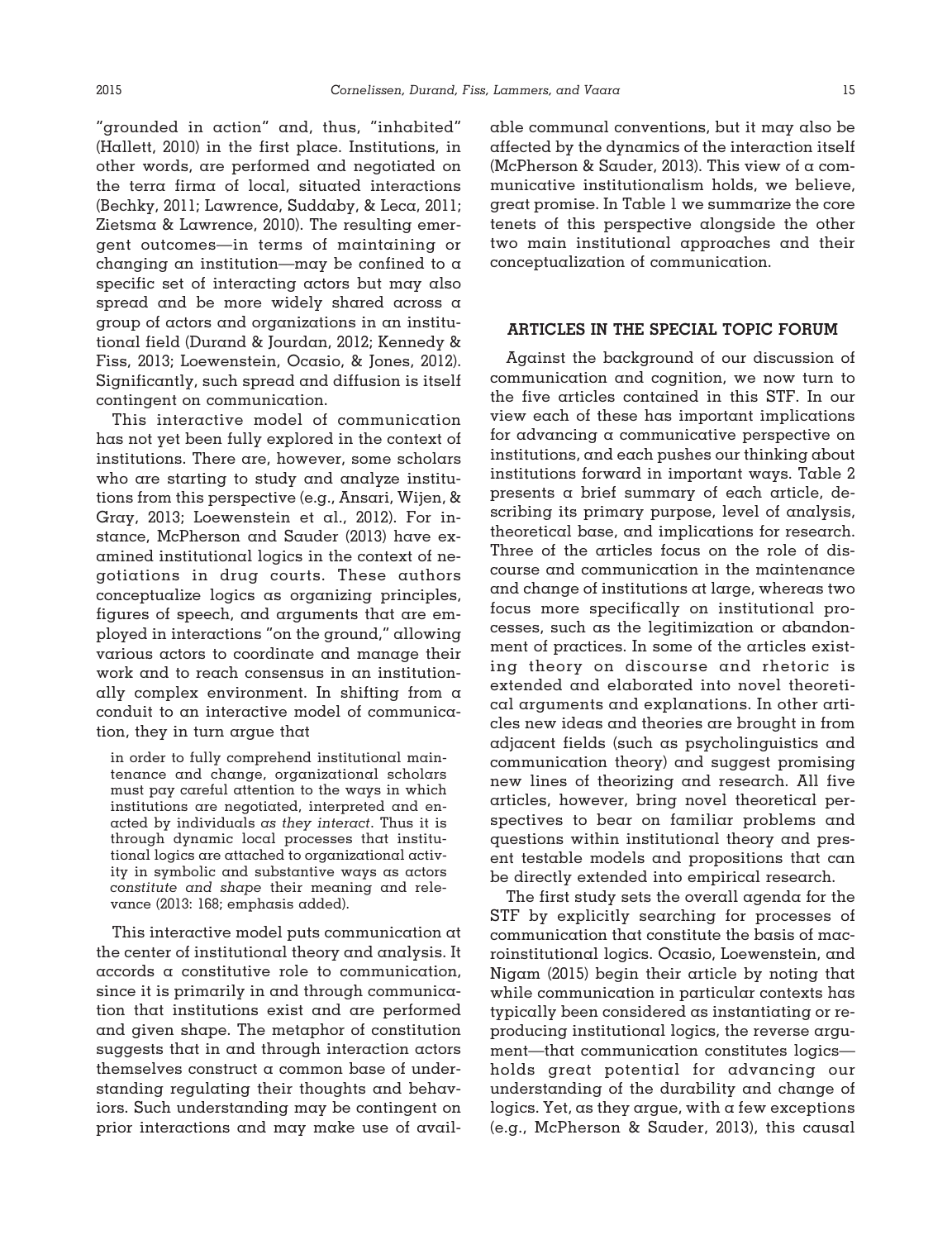| Theoretical Approach                  | on institutional<br>Classic Neoinstitutional Theory<br>adoption, change, and logics)<br>including most work                                                                              | frame, and speech act theory)<br>(including discourse, rhetoric,<br>Rhetorical Institutionalism                                                                                                                                                          | the intersection of communication,<br>(an emerging area of research at<br>Communicative Institutionalism<br>cognition, and institutional<br>theory/theories)                                                                                                               |
|---------------------------------------|------------------------------------------------------------------------------------------------------------------------------------------------------------------------------------------|----------------------------------------------------------------------------------------------------------------------------------------------------------------------------------------------------------------------------------------------------------|----------------------------------------------------------------------------------------------------------------------------------------------------------------------------------------------------------------------------------------------------------------------------|
| Basic perspective on<br>communication | transmission of cognitive contents and<br>communication as the channeling or<br>Conduit model of communication:<br>actors<br>intentions between                                          | predominant focus on language as a<br>Performative model of communication:<br>force that (physically) prompts<br>cognitive reactions in actors                                                                                                           | Interactive model of communication:<br>interaction within which actors<br>communication as a process of<br>exchange views and build up<br>mutual understanding                                                                                                             |
| Link of communication<br>to cognition | Communication as a neutral transmission<br>of cognitive contents; communication<br>explaining (cognitive) institutional<br>has, causally, a negligible role in<br>maintenance and change | language (as part of communication)<br>Communication as an asymmetrical<br>has a direct impact on (cognitive)<br>cognitively priming recipients;<br>institutional maintenance and<br>process of senders with their<br>language influencing and<br>change | joint understanding they build up;<br>communication (including but not<br>coordinate the dialogue and any<br>Communication involves moment-<br>interaction between actors, who<br>constitutive role in (cognitive)<br>limited to language) has a<br>by-moment dialogue and |
|                                       |                                                                                                                                                                                          |                                                                                                                                                                                                                                                          | institutional maintenance and<br>change                                                                                                                                                                                                                                    |

TABLE 1<br>Perspectives on Communication Within Neoinstitutional Theory and Analysis **Perspectives on Communication Within Neoinstitutional Theory and Analysis**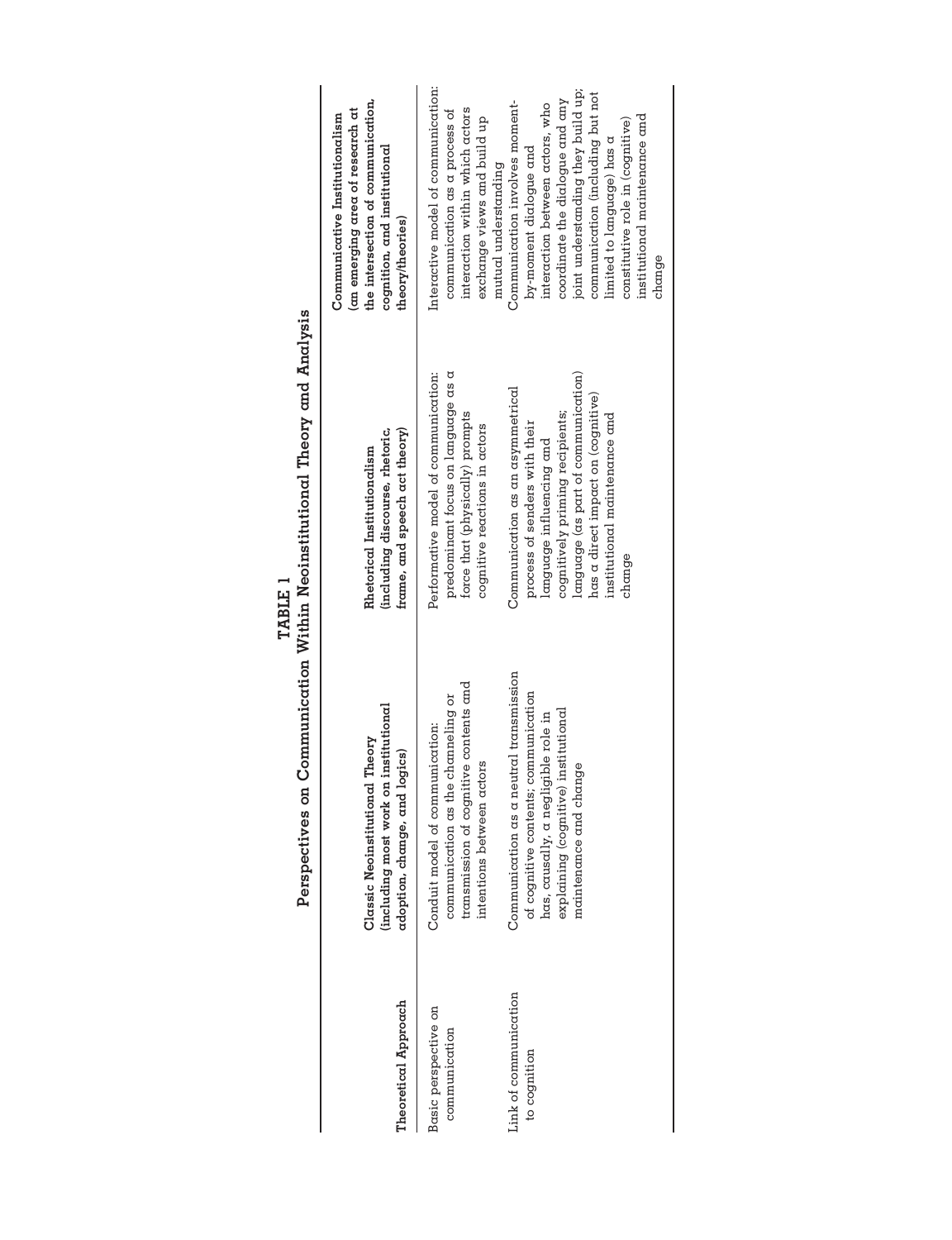TABLE 2 mand Characteristics of the Articles in the Special Topic Forum Contents and Characteristics of the Articles in the Special Topic Forum **Contents and Characteristics of the Articles in the Special Topic Forum TABLE 2**

| Study                                                                                                                                                                           | Primary Purpose                                                                                                                                                                                                                                        | Level of Analysis                   | Theoretical Base                                                                                                                                                  | Implications for Research on Institutional<br>Theory                                                                                                                                                                                                                                                                                                               |
|---------------------------------------------------------------------------------------------------------------------------------------------------------------------------------|--------------------------------------------------------------------------------------------------------------------------------------------------------------------------------------------------------------------------------------------------------|-------------------------------------|-------------------------------------------------------------------------------------------------------------------------------------------------------------------|--------------------------------------------------------------------------------------------------------------------------------------------------------------------------------------------------------------------------------------------------------------------------------------------------------------------------------------------------------------------|
| Ocasio, Loewenstein, & Nigam:<br>Communication Reproduce<br>and Change Institutional<br>Logics: The Role of<br>"How Streams of<br>Categories"                                   | To explain how, through specific communication<br>produced and reproduced and form the basis<br>translating, and theorizing-categorical<br>distinctions and durable principles are<br>processes—coordinating, sensegiving,<br>of institutional logics  | Micro to macro level of<br>analysis | communication as constitutive of<br>organizations (e.g., Taylor & Van<br>Psycholinguistics (e.g., Clark, 1996;<br>Levinson, 2000) and research on<br>Every, 2000) | points that govern transitions in institutional<br>theorizing) instigate changes in institutional<br>(coordinating, sensegiving, translating, and<br>process model that examines the tipping<br>Use the basic propositions to model how<br>changes in communication processes<br>logics. Extend the propositions into a<br>logics.                                 |
| 'Macro' and the 'Micro' of<br>Multilevel Theory of the<br>Bitektine & Haack: "The<br>Legitimacy: Toward a<br>Legitimacy Process"                                                | To develop a model that describes and explains<br>institutional stability and change at multiple<br>linking individual judgments and macrolevel<br>communicative and cognitive mechanisms<br>levels of analysis by explaining the<br>agreements        | Micro to macro level of<br>analysis | research (e.g., Noelle-Neumann &<br>Behavioral decision making (e.g.,<br>Tost, 2011) and public opinion<br>Petersen, 2004)                                        | mechanisms (at the meso level) that mediate<br>Use the basic propositions to model microlevel<br>to macrolevel changes in judgments related<br>an institutional setting. Extend the model to<br>to the validity and propriety of behaviors in<br>explore intermediate group processes and<br>the microlevel to macrolevel stability and<br>change in institutions. |
| Harmon, Green, & Goodnight:<br>Legitimation: The Structure<br>Institutional Maintenance<br>of Communication and<br>"A Model of Rhetorical<br>Cognition Underlying<br>and Change | practice) within a field is stable and settled<br>degree to which rhetoric (specifically, the<br>rhetorical backing for the legitimacy of a<br>maintenance and change based on the<br>To describe and explain institutional<br>or dynamic and evolving | Macro level of<br>analysis          | Rhetoric and pragmatics: Toulmin's<br>argumentation theory (Toulmin,<br>1958)                                                                                     | change. Extend the model into more detailed<br>describe the rhetoric used within a field and<br>associated with institutional maintenance or<br>backings, challenge and change the default<br>Use the basic propositions to identify and<br>alternative arguments, with different<br>rhetorical analysis of when and how<br>rhetoric within a field.               |
| Spiral of Silence' Approach"<br>Clemente & Roulet: "Public<br>Deinstitutionalization: A<br>Opinion As a Source of                                                               | practice in a field may evolve into a majority<br>view, leading, in tum, to the delegitimization<br>To develop a communication-informed account<br>of how initial acts of opposition toward a<br>of the practice                                       | Micro to macro level of<br>analysis | Noelle-Neumann & Petersen's<br>(2004) spiral of silence theory<br>Mass communication theory:                                                                      | environments to test, and potentially extend,<br>deinstitutionalization of a practice. Extend<br>the model toward institutionally complex<br>Use the model of a spiral of silence at the<br>field level to research the<br>the basic predictions.                                                                                                                  |
| Gray, Purdy, & Ansari: "From<br>Microprocesses of Framing<br>Interactions to Institutions:<br>Structuring of Institutional<br>and Mechanisms for the<br>Fields"                 | To develop a process theory of how interactively<br>established frames in dyads and groups may<br>interactions and meanings within that field<br>spread and diffuse across an institutional<br>field and may, in turn, come to structure               | Micro to macro level of<br>analysis | (e.g., Collins, 2004; Goffman, 1974)<br>Theory on interactional framing<br>and structuration theory (e.g.<br>Giddens, 1984)                                       | Use the description of the different framing<br>processes to trace the entire process and<br>Extend the model to consider the role of<br>microinteractions to macroconventions.<br>spectrum of institutional change from<br>identity, discourse, and materiality<br>clongside framing in processes of<br>institutional change.                                     |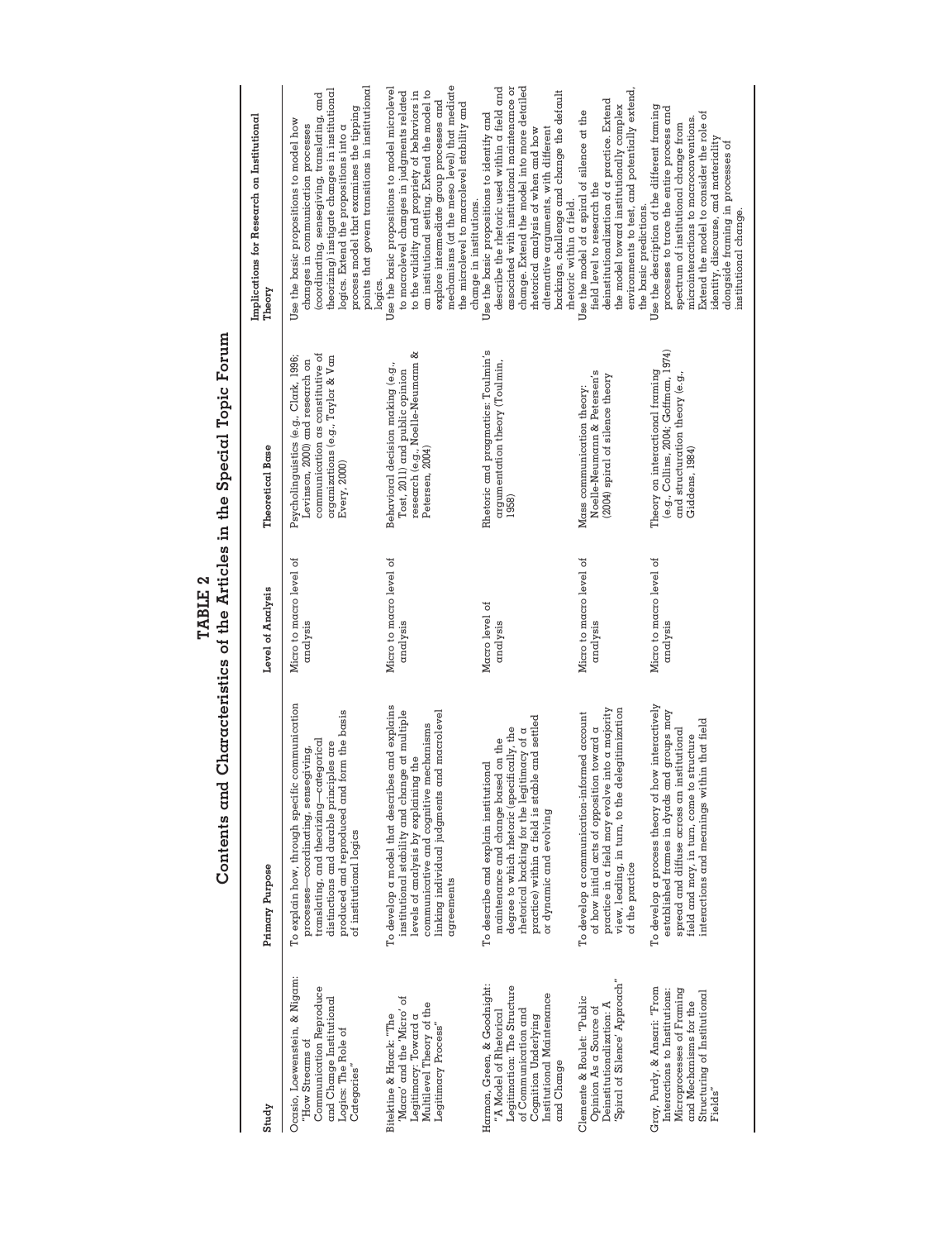link has only been theorized in a limited way. Rooting their arguments in a realist epistemology, their propositions connect communication processes with the structuring effects and causal powers of institutional logics and practices. More precisely, they formalize and elaborate theory on how specific processes of communication coordinating, sensegiving, translating, and theorizing—demarcate cognitive categories of understanding, help individuals form collective bonds or relationships around those categories, and link those categories to specific practices and experiences. In this way these processes constitute the very basis of how cognitive categories become culturally shared and conventional in a particular institutional setting. Ocasio et al. assume, in turn, that the communicative constitution of such categories is central to the establishment of common vocabularies of practice (with words and idioms systematically referencing those categories), as well as broader institutional logics, or value sets and behaviors that are seen to govern practices in a particular setting. These theoretical ideas and arguments offer a number of direct opportunities for further research. Not only can the propositions they offer on each of the communication processes be tested directly, but further research may also model the different forms of communication together to explore the tipping points that constitute transitions in institutional categories, vocabularies, and logics.

Bitektine and Haack (2015) also present a multilevel model detailing the behavioral and cognitive factors affecting legitimacy judgments at both a microindividual and macrosocietal level of analysis. The authors draw on research in behavioral decision making and public opinion research to tease out the cognitive conditions and pressures associated with legitimacy judgments at both levels. They argue that commonly accepted, and thus institutionalized, legitimacy judgments are characterized by applying norms that are generally seen to be valid, whereas individual-level judgments involve assessments of what norms are appropriate in a particular context of action. Linking these two levels, they argue that institutional change is instigated through a questioning by actors of the general validity of previous norms in a particular setting or through the import of an alternative set of ideas and norms that, based on their validity in other societal domains, can

equally be said to be appropriate. Their framework also details a number of important "social actors," such as the news media and regulators, that mediate and magnify the processes of maintenance or change linking the individual and macro levels of analysis. Future research may explore, in a field setting as well as potentially in a laboratory setting, the cognitive conditions and pressures associated with legitimacy judgments. This model could be further extended with research that specifically focuses on a meso level of analysis, involving interactions between individual actors, groups, and organizations that, arguably, play a crucial role in either maintaining the status quo or changing legitimacy judgments by diffusing alternative sets of values and norms.

Harmon, Green, and Goodnight (2015) take on a similar quest in their article, focusing on how the rhetoric used within a field reflects processes of institutional maintenance and change. They also try to characterize conditions reflecting maintenance and change, but where Bitektine and Haack primarily focus on cognitive dispositions in legitimacy judgments, these authors focus instead on the homogeneity and structure of the rhetoric, or argument, that is being used to legitimize or delegitimize  $\alpha$  set of practices. Drawing on Toulmin's (1958) classic work on rhetoric and argumentation, they argue that actors can use rhetoric in two structurally different ways. First, actors can use the rhetoric that is common to an argumentative field (labeled *intrafield rhetoric*) and, while doing so, largely reiterate and accept the common grounds and backing for the claims that are being made about a certain practice. Second, actors can also use forms of rhetoric that are more diffuse and, furthermore, in their backing and grounds, refer to other argumentative fields (labeled *interfield rhetoric*). The onset of interfield rhetoric in a particular setting, Harmon et al. argue, is reflective of processes of change as prevailing norms are starting to shift. As such, the authors see intrafield and interfield rhetoric as important markers of shifts in the pendulum between institutional maintenance and change. This presents a cogent argument that warrants further empirical research to tease out its reach and boundary conditions. For example, it may well be that in institutionally complex environments (e.g., Greenwood, Raynard, Kodeih, Micelotta, & Lounsbury, 2011) different forms of rhet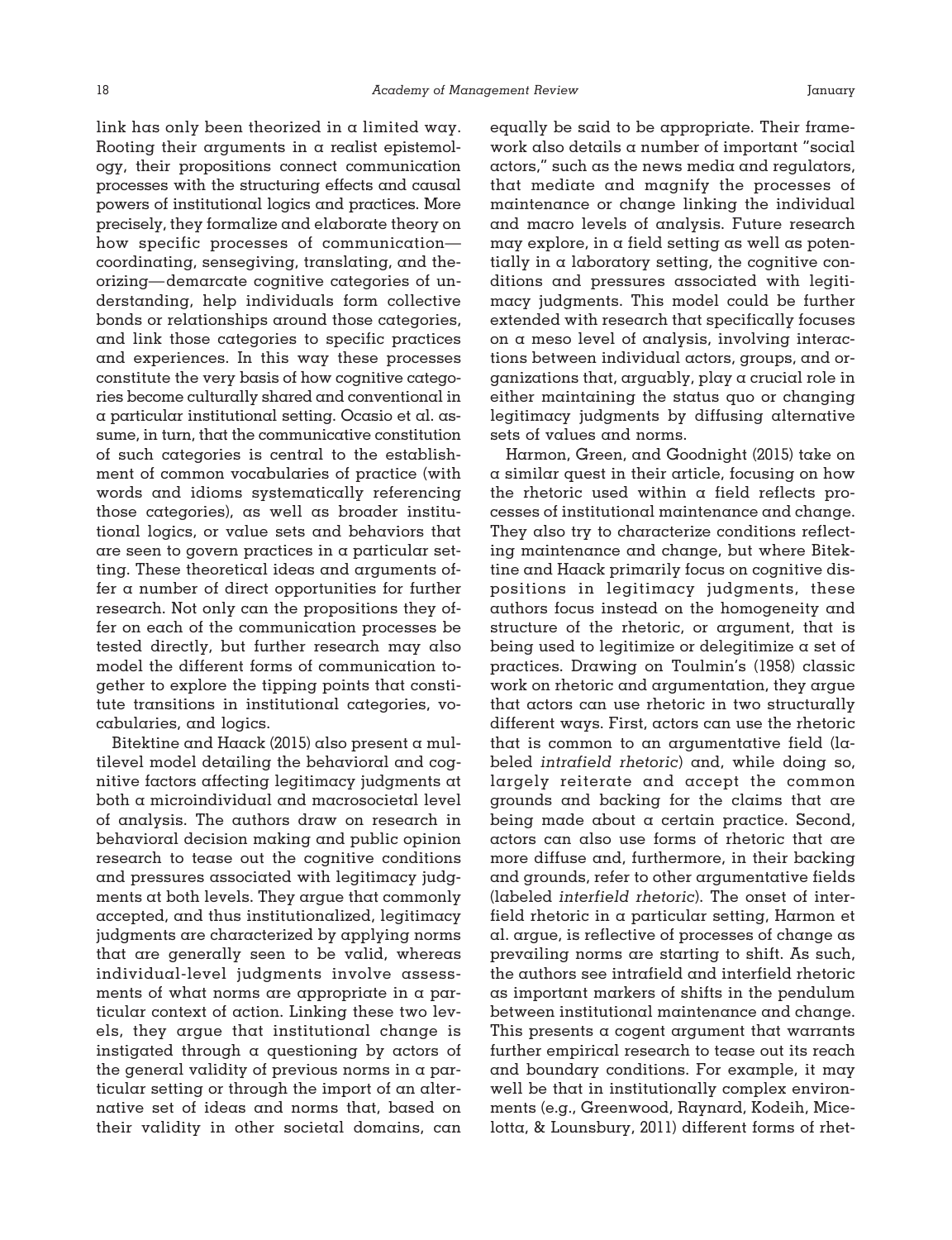oric and norms may persist, rather than marking the onset of  $\alpha$  wholesale change to  $\alpha$  new institutional order. Future empirical research may therefore explore and elucidate the details around the basic propositions presented in the article. We also believe, in line with our earlier discussion, that there is promise in focusing not only on rhetoric as reflective of institutional maintenance and change (effectively considering it as a marker or "window into" maintenance or change) but also on how specific rhetorical acts (such as, for example, naturalizing analogies [Douglas, 1986]) in contexts of communication may either validate and justify already existing norms or instigate and trigger processes of institutional change. This would cast rhetoric, as part of communication, as formative rather than just reflective of processes of institutional maintenance and change.

Clemente and Roulet (2015) draw on a wellestablished theory in mass communication and public opinion research to develop a model of how practices in an institutional field may become deinstitutionalized. The "spiral of silence" theory (Noelle-Neumann & Petersen, 2004) suggests that through social pressures and a fear of being in the minority, individual opinions gradually coalesce into homogenous public opinion. This is akin to a spiraling process, in the sense that it increasingly boosts and amplifies the voice of those who are, or have become, the majority, while suppressing the voice of those in the minority. The authors argue that similar processes are at play around the legitimization and delegitimization of practices in institutional fields. Besides this broad parallel, they also extend and fine-tune their argumentation to this setting, recognizing the differences that exist between opinion formation in society and the process of legitimacy judgments in specific institutional fields. These differences aside, the use of a grounded and well-established theory from mass communication is an inspired choice since it offers a set of predictions and concepts that, by extension, can be usefully modeled in an institutional setting. Empirical research may set out to test these predictions and to put more detail to the schematic model that Clemente and Roulet provide. Such further research may also, we suggest, try to model the spiral of silence dynamic in institutionally complex environments, where alternative opinions, in effect, may be seen to compete for attention and actors

actively strive to mobilize others to become a dominant, if not the majority, opinion in a field.

In the fifth and final article in the set, Gray, Purdy, and Ansari (2015) develop a framing perspective on the formation and change of collective meanings and interpretations in an institutional field. Explicitly positioning themselves against macrosociological "top-down" perspectives on institutions, they set out to develop a process theory of how institutions emerge "bottom-up" in interactions where actors frame alternative meanings and, over time, may gradually converge on common frames that become institutionalized. Their process theory presents specific details on the microprocesses at the level of these interactions that sustain and energize the adoption of a certain frame over others and, thus, may lay the basis for broader institutional change. A further contribution of their process theory is that it combines  $\alpha$  focus on the content of interactions, in the form of framing, with an account of how interactions themselves may take on a certain structure as an interaction order through repetition and regularity, affecting the spread and diffusion of frames across an institutional field. In this way they explicitly scale up from a micro to a macro level, and in a manner that clearly foregrounds the role of interactions and, thus, communication. Their article is probably the broadest in reach in that it maneuvers all the way from acts of framing in specific contexts of interaction to macro field-level conditions and outcomes. Future research may draw on this process theory and add more detail to the high-level processes and mechanisms these authors develop. As Gray et al. suggest, their framing perspective is not only well placed to scale up from a micro to a macro level of analysis but also supple enough to be combined with alternative theoretical lenses, such as identity and materiality, that may affect how and why meanings are constructed, spread, and become institutionalized over time.

Taken together, these five articles deepen our understanding of the role of discourse and communication in institutional maintenance and change. Four of the articles present multilevel models that explain both the durability of institutions and the roots of change. As such, the articles in this forum offer both general and specific implications for empirical research moving forward, as well as some new insights and ideas on how our theorizing on institutions can ad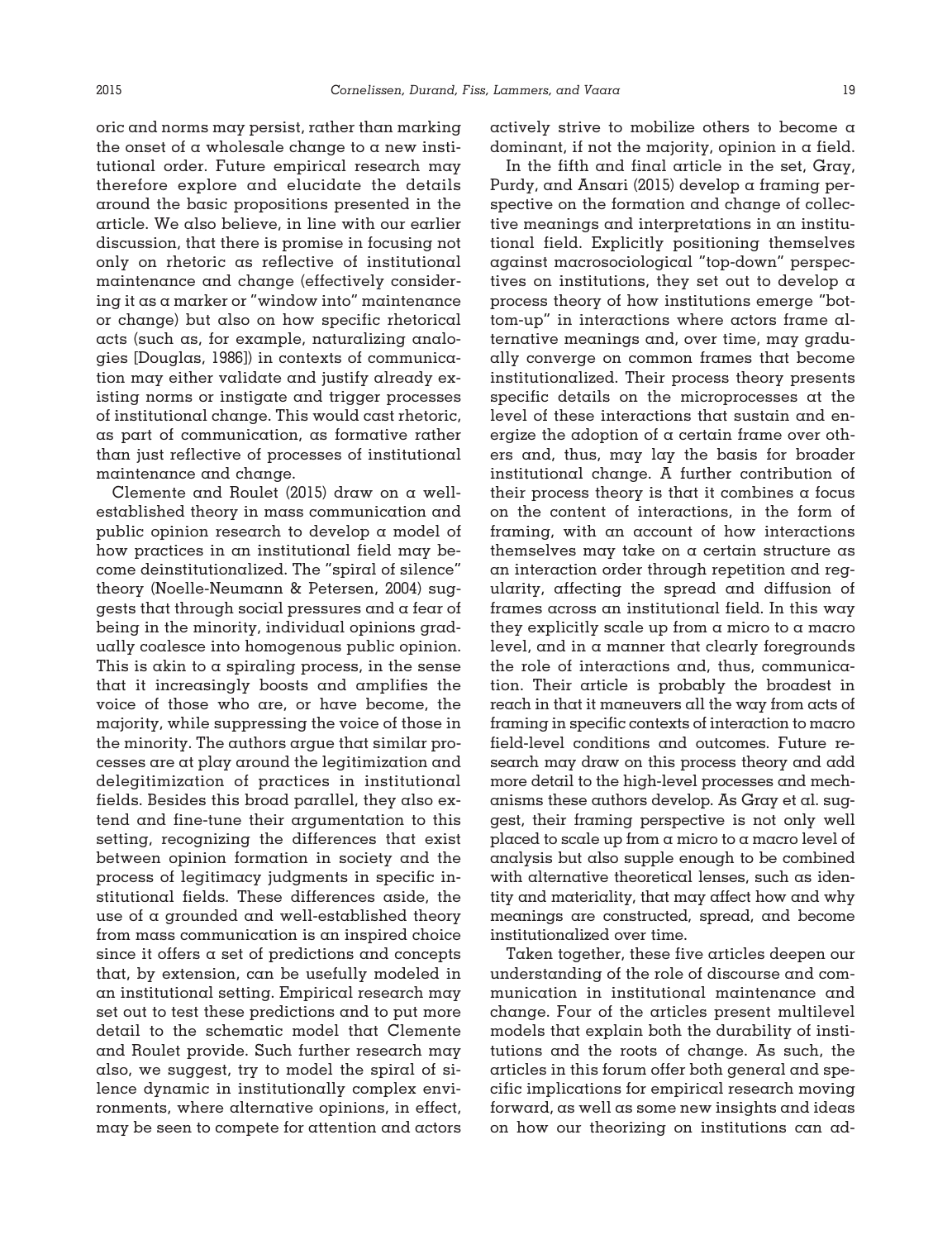vance. The articles in this forum may thus serve as signposts for further research, suggesting ways in which discourse and communication can be more fully incorporated both conceptually and empirically into institutional research.

This said, the studies collected here also indicate the need for further reflection. A general observation is that some of their arguments are still, to  $\alpha$  large extent, rooted in  $\alpha$  performative rather than a truly interactive approach to communication. This brings an emphasis on the structure of language either as reflecting institutional conditions of stability or change, as in the articles by Bitektine and Haack and Harmon et al., or as a pragmatic force, energizing and channeling institutional dynamics, as highlighted by Ocasio et al. Because of this emphasis, there is perhaps less of a focus on the role of actors and their agency in actively and creatively using language in communicative interactions, with the focus instead placed on the structure and functions of language and their effect on individual and collective cognition. This is in part because these articles are anchored in theoretical bases that are primarily cognitive and linguistic in orientation, rather than communicative (see Table 2). That is, Clemente and Roulet's is the only article that directly draws on communication theory, extending a model from mass communication theory, while Ocasio et al. and Gray et al. base their theorizing in part on concepts and ideas from interactional linguistics and communication theory. This general observation, in our view, signals the real possibilities that exist for further theorizing that is geared more explicitly toward conceptualizing the interactive and processual dynamics that link the micro to the macro level of analysis in institutional theory (Powell & Colyvas, 2008). Such theorizing would add considerably to our understanding not only of when linguistic and cognitive categories are reflective of institutions but of how these are being used in interactions (Hallett, 2010) and constitute the very basis of institutional maintenance or change.

## **DISCUSSION: TOWARD A COMMUNICATION-CENTERED RESEARCH AGENDA FOR INSTITUTIONAL THEORY**

In the remainder of this introduction we sketch a research agenda for the communicative institutionalism we have proposed here, outlining the opportunities and benefits of  $\alpha$  communication-based perspective on institutions, institutional maintenance, and change. The suggestions that we offer are admittedly only selective, and we recognize that there may be many other options and pathways for further research. Yet the overview that we present here does, we hope, provide some useful pointers to further research. We structure our suggestions by genre and mode of communication into three broad areas: (1) framing; (2) rhetoric, discourse, and logics; and (3) categorization. For each of these areas we highlight how centering on communication opens up opportunities to advance institutional theory and analysis.

#### **Framing**

The notion of framing has already gained considerable currency as a communication-centered approach to understanding meaning construction in and around organizations (Ansari et al., 2013; Gray et al., 2015). As Cornelissen and Werner  $(2014)$  note in  $\alpha$  recent review, the use of framing as a construct ranges from microlevel conceptualizations and effects (e.g., Benner & Tripsas, 2012; Weber & Mayer, 2011) to mesolevel notions of strategic frames and framing (e.g., Fiss & Zajac, 2006; Nadkarni & Narayanan, 2007) and macrolevel ideas such as field and institutional frames, as well as their contestation (Beckert, 2010; Lounsbury, Ventresca, & Hirsch, 2003; Meyer & Höllerer, 2010). In our view, much of the attractiveness of frames as a construct for management scholars lies in their ability to connect the macrostructural aspects of collective meaning structures with the microinteractional level where much of the negotiation of meaning takes place. It is this dual nature of frames that places them squarely at the center of a communicative approach to understanding institutions and their creation and change, as well as their consequences. In particular, there exist intriguing opportunities at the micro level to understand the interactive production and reproduction of institutions and their logics through framing in context, where frames, for instance, mediate between individuals' convictions and others' expectations (Cornelissen, 2012). Such work would also allow bridging to the inhabited institutionalism promoted by Hallett (2010) and others.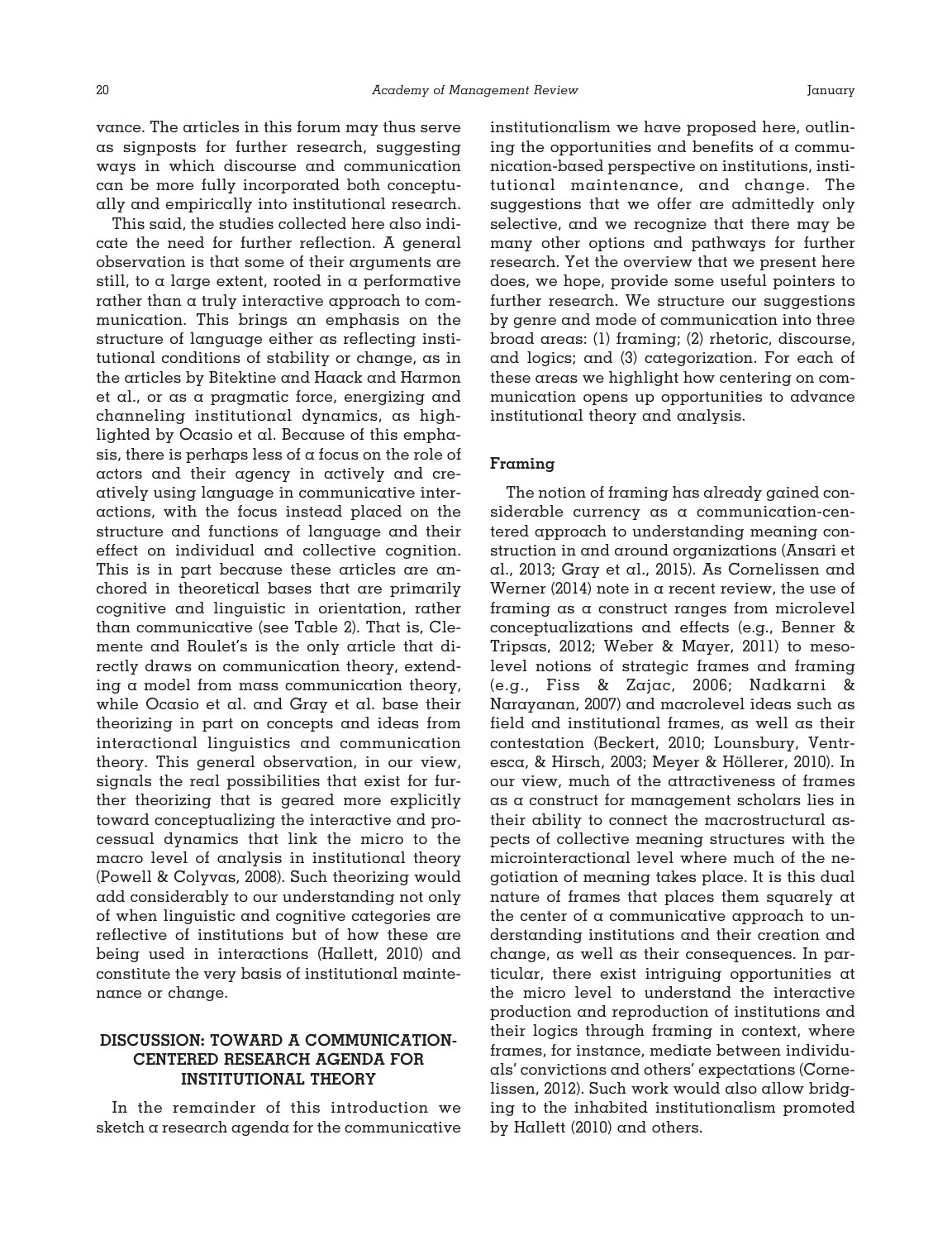At the meso level, the study of strategic and collective action framing in particular would benefit from more attention to the coconstruction of meaning in the communicative process. For instance, recent studies have shifted attention from merely examining the choice of frame to understanding related and much more audience-centered aspects of the framing process, such as the identity of the frame articulator as constructed by the audience or the context in which frames are offered (Cornelissen & Clarke, 2010; Rhee & Fiss, in press), including the dynamics of the institutional context. Yet while this work has shifted the focus toward the ways in which strategic meaning making is either enhanced or limited by the coconstruction of meaning, the notion of frame resonance (e.g., Babb, 1996) would offer a particularly attractive field to develop a truly interactive understanding of how meaning is coconstructed. Whereas prior research has conceptualized frame resonance primarily in terms of an audience's receptiveness to certain framing strategies, the view advanced here would shift the focus further toward examining, for instance, how frame resonance operates through an interactive process by which the frames of organizational actors and their audiences may, over time, converge, synchronize, or diverge (cf. Corman, Kuhn, Mcphee, & Dooley, 2002).

Finally, research at the macro level has already embraced, to a considerable extent, the collective construction of field or institutional frames. Especially the notion of frame contests points our attention to, for instance, the ways in which coalitions of actors promote or challenge certain conceptions or understandings of social reality (e.g., Maguire et al., 2004; Meyer & Höllerer, 2010). While social movement theorists have proposed several concepts, such as frame bridging and alignment, to examine this process, this analysis of framing struggles has yet to engage more deeply with the communication literature. For instance, the notion of coorientation (Broom, 1977) would appear to provide a helpful perspective to understand the way that frame resonance and alignment may be achieved.

#### **Rhetoric, Discourse, and Logics**

Rhetoric already has significant traction as part of institutional analysis, highlighting how

communication is central to institutional diffusion and change (Green, 2004; Green & Li, 2011). In particular, the so-called new rhetoric (Cheney, Christensen, Conrad, & Lair, 2004; Perelman & Olbrechts-Tyteca, 1959) has been used by scholars to explore such processes as the diffusion of practices (Green, 2004; Green et al., 2009) and their legitimation (Suddaby & Greenwood, 2005), as exemplified by Harmon et al.'s article in this STF. Another related stream of institutional research has drawn on discursive theories and methods to study institutions (Phillips et al., 2004). From this perspective, institutions are constituted by discourses, and such an analysis has been used to better understand institutionalization, deinstitutionalization, and reinstitutionalization processes (Hardy & Maguire, 2010; Maguire & Hardy, 2009), as well as specific topics like legitimation (Vaara & Tienari, 2008). In the spirit of fostering  $\alpha$  stronger communication focus, we believe there may be value in further embedding discursive and rhetorical analyses within communicative contexts. This would combine the strengths of such analyses with the motives and agency of interactants and with aspects of their communication, including the media used to communicate (Vaara & Monin, 2010; Vaara & Tienari, 2011). Doing so may enrich theory and analysis and would potentially bring more fine-grained detail to our understanding of institutional reproduction and change as a dynamic process in which discourses and rhetoric are used, created, and transformed by interactants, rather than simply transmitted or channeled through them.

One potential application of studying discourse and rhetoric in connection with institutions is the analysis of the communicative construction of institutional logics. In recent studies institutional logics have been conceptualized either as higher-order structuring dimensions (such as authority, identity, and governance) ruling organizations and their behaviors (e.g., Thornton et al., 2012) or as arguments and associated meanings (e.g., Green, 2004; Green et al., 2009; McPherson & Sauder, 2013). However, these two conceptualizations are not necessarily antagonistic but, rather, can be reconciled and may, in fact, complement each other, as shown by Ocasio et al. in this STF. A promising avenue of research concerns the study of multilevel phenomena like institutional maintenance and transformation, where at macro levels of analy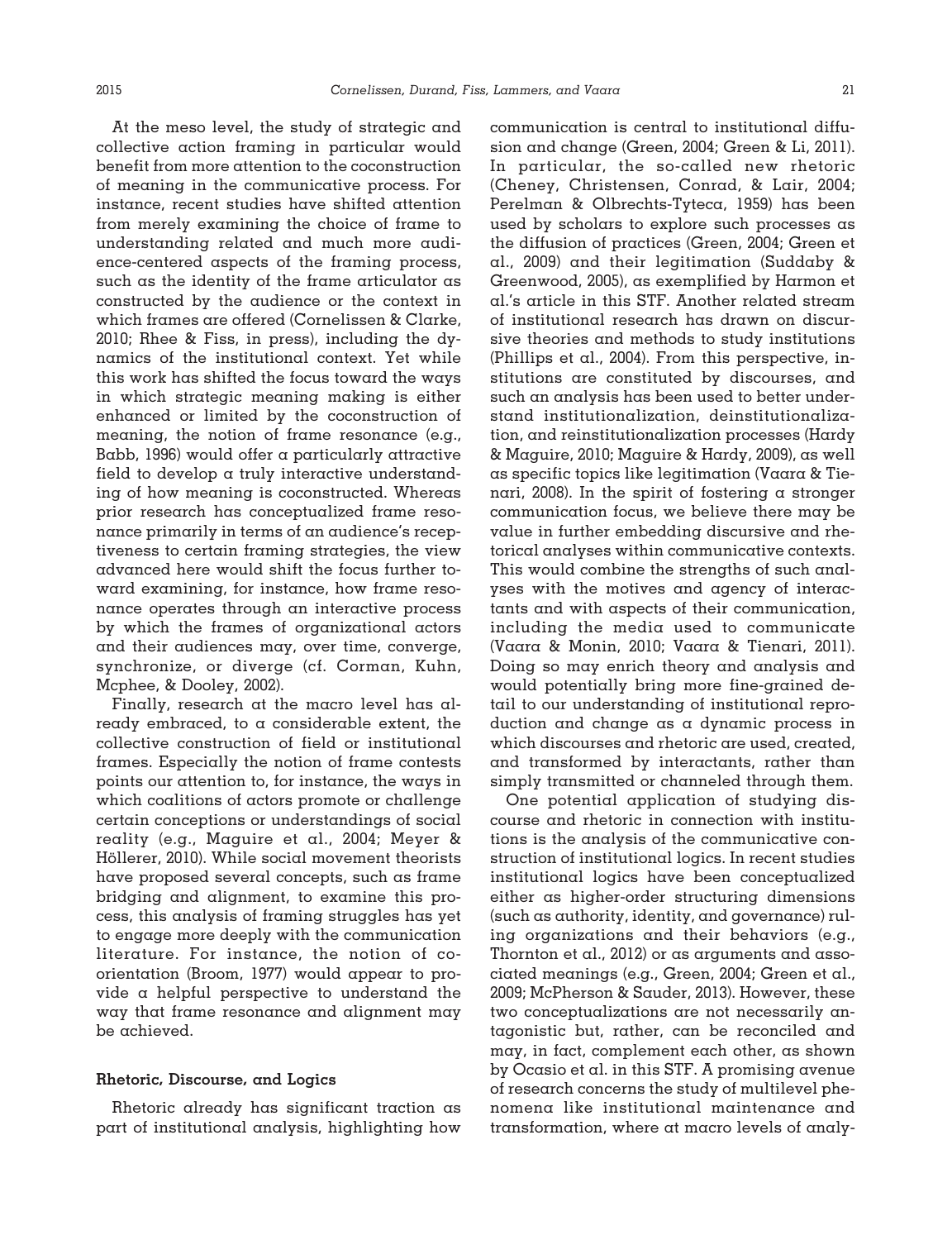sis logics can be seen as structuring dimensions, whereas at micro levels of analysis logics may be considered as discursive or argumentative flows.

From a communicative perspective, in further research scholars may employ discourse and rhetoric to study how institutional logics are used and mobilized in concrete actions (Mc-Pherson & Sauder, 2013). In this view actors make sense of institutional logics via discourses and use these discourses in their interactions. As such, institutional logics as proceeding from a superordinate institutional order may be conceptualized as discourses or discursive aspects of institutional order. From the communicative perspective on institutions, it would be important to emphasize that these discourses may be used in various manners and situations, thus paving the way for resolving or exacerbating ambiguity and contradiction between logics, and for giving birth to replacement, transference, or hybridity across logics, the analysis of which may in fact help to understand institutional complexity in a novel way.

Rhetoric furthermore may be linked with this kind of analysis, and it offers specific advantages for targeted analysis of institutional logics. From a rhetorical perspective, institutional logics can be seen as arguments, sets of linked propositions that in a particular social context may exert a persuasive force on actors. Across institutional fields and settings, the use and force of such propositions may vary (Toulmin, Rieke, & Janik, 1979). Thus, when scholars study changes in field logics, they can draw on rhetoric and argumentation theory to determine precisely how arguments (i.e., claims, grounds, warrants, and backings) and their underlying logic have changed. An added advantage of casting institutional logics as arguments is that it draws attention to the previously built-up communication environment in which logics, as arguments, are uttered (Aakhus, 2007) against the backdrop of alternative, forgotten, or suppressed arguments (Green et al., 2009; Jackson, 2013).

#### **Categorization**

Work on categories and categorization processes presents another area of neoinstitutional research that stands to benefit from a stronger focus on communication. In recent years there

has been a surge of interest in work on categorization and categories at the level of industries, markets, and firms (Durand & Paolella, 2013; Vergne & Wry, 2014). Much of this work has been inspired by Zuckerman's (1999) work on the categorical imperative and by the increasing focus of organizational ecology research on questions of categorical purity (Hannan, Polos, & Carroll, 2007). Work on categories is also turning to communicative questions around the very process of categorization and the flexible and changing ways in which categories can be constructed, reconfigured, or even combined by organizational actors in particular industry and market contexts (Glynn & Navis, 2013; Kennedy, Lo, & Lounsbury, 2010; Vergne & Wry, 2014). This complements research on the priming and effects of categories—as culturally grounded cognitive schemas— on the expectations and behaviors of audiences, with a focus on the microprocesses of communication through which such categories are defined and demarcated and, thus, emerge in the first place (cf. Price & Tewksbury, 1997).

To address these questions, scholars have recently started to define a theoretical vocabulary better able to describe and explain both the construction (or emergence) and effects of categories (Durand & Paolella, 2013; Kennedy & Fiss, 2013; Kennedy et al., 2010; Vergne & Wry, 2014). Some authors have, for this purpose, revisited cognitive psychological research on, for example, priming and prototype effects (Durand & Paollela, 2013). Since categorization processes may rely on goal-based motivations (Barsalou, 1991)—that is, categories reflect actors' own purposes rather than preexisting prototypes—this may fundamentally affect how, for instance, producers and consumers negotiate the legitimacy of categories. For example, whereas in some market contexts producers are able to convince buyers and consumers of their capabilities and performance by referring to well-identifiable prototypical categories, in other instances buyers and consumers construct, of their own volition, what they consider to be appropriate categories rather independently of any producer's communication. In both legitimate and contested industries this may lead to important consequences, such as a higher likelihood of asset divestments to avoid assimilation with what are seen to be negatively valued firms in the eyes of consumers (Durand & Vergne, in press). Here research could further investigate the interac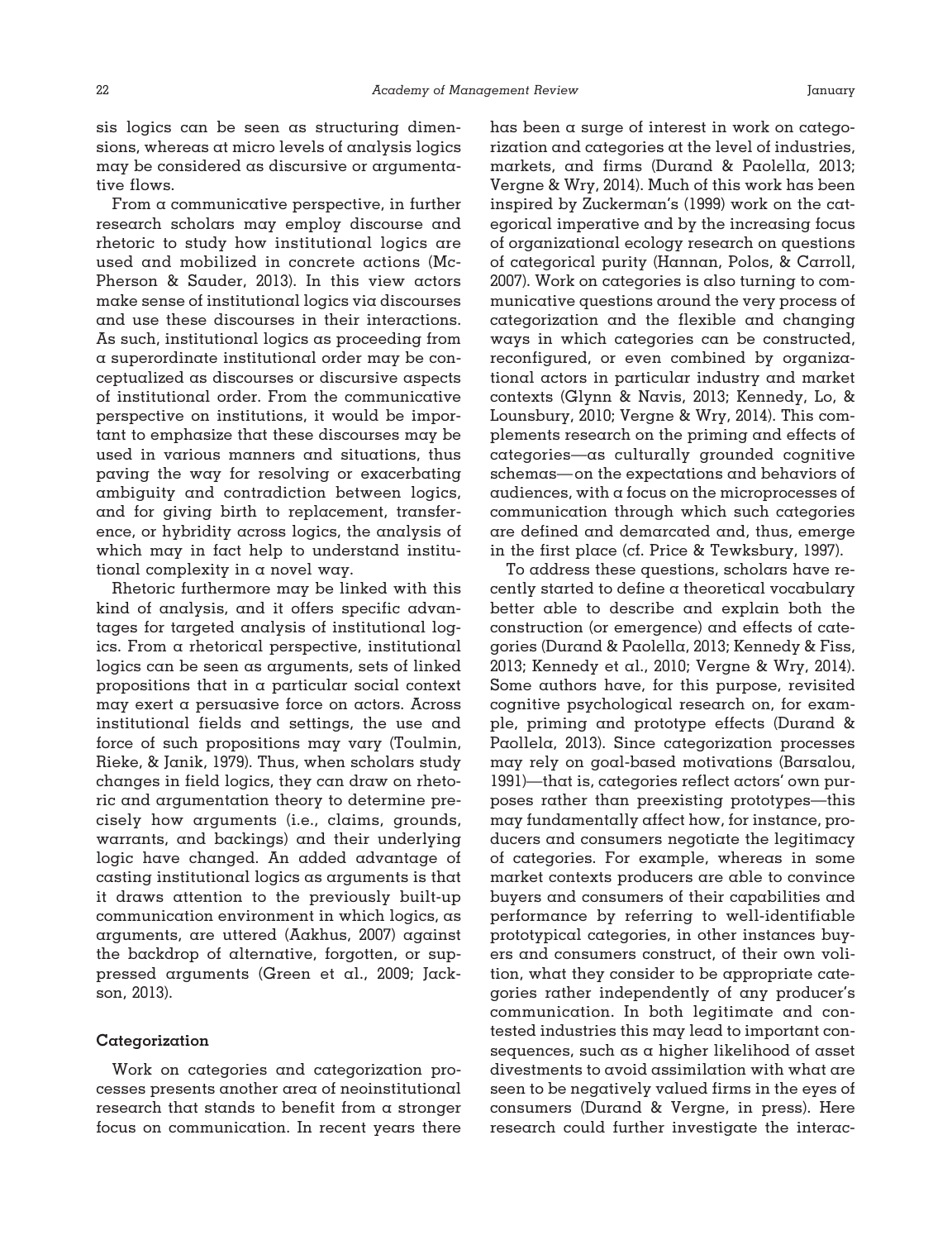tions between producers and audiences, with cognitive categorizations being an outcome of the motives of the various parties as well as of the communication that has taken place (Kennedy, 2008). In particular, empirical cases of norm infringement, contestation, or organizational misconduct would lend themselves well to such research that might then focus on studying shifts in legitimacy as a result of interactions between producers and audiences and any relevant intermediaries (e.g., the media, rating and accreditation agencies).

One other source of inspiration for categorization research is the work in cognitive linguistics on categories (Barsalou, 1991; Lakoff, 1987), which, from its founding, has been closely allied with the work in cognitive psychology but also brings a distinct focus on how speech and language are not only reflective of but also integral to categorization processes. Lakoff (1987), in his landmark book on categorization, highlights in particular two forms of speech, which he casts as fundamental to categorization: metaphor and metonymy. Both are often considered as figurative modes of speech, or tropes, yet linguists and communication scholars have long recognized the fundamental role of both forms of speech in language and categorization in general (a point taken on, for example, by Barley [1983] and Weber, Heinze, & DeSoucey [2008] in relation to institutional research).

Broadly speaking, metaphor involves an analogical comparison in language and thought where a term or concept (called the target) is likened to another (called the source), with the source stemming from a category of knowledge and language use that was not previously associated with the target (e.g., Cornelissen, 2005). Kennedy and Fiss (2013) suggest that such analogical comparisons are central to the formation of new categories (see also Navis & Glynn, 2010). They write: "New categories become common knowledge when a private or one-off insight applies a familiar meaning, often by analogy or translation, to a novel, unfamiliar occasion or for unusual purposes, and the situation and meaning then become widely accepted" (Kennedy & Fiss, 2013: 1145–1146). Metaphorical language and thought, in fact, tend to assume a lateral or *horizontal* process that draws analogies across socially familiar registers of language and categories of knowledge. In comparison, metonymies rely on an exchange between

parts within the same domain of language use and knowledge. They involve a *vertical* or contiguous mapping or exchange between parts and elements of a register of language and associated category of thought. Such a mapping or exchange typically involves a part-whole or whole-part substitution in speech and thought. A key feature of such substitutions is that metonymy often leads to a *compression,* in which the whole category is reduced to a single feature or set of features (Manning, 1979), which accounts for prototype effects in categorization when a specific detail or set of details is "used (often for some limited and immediate purpose) to comprehend the category as a whole" (Lakoff, 1987: 79).

Lakoff (1987) stressed that both figures of speech, in combination, are central to the establishment and institutionalization of new categories. In this vein, category emergence can be tracked in future research by focusing on how in the discourse of actors an initially rich set of figurative metaphorical expressions that is used in  $\alpha$  tentative way (i.e., marked by interruptions, frequent switches between expressions, or impromptu elaborations and extensions) settles and contracts over time into a discrete set of idioms and metonymic labels that are used in a standard way as shorthand expressions to designate the established category. Following Lakoff (1987), it may well be that the interactions and shifts between the two figures of speech within and across episodes of communication may turn out to be not only reflective but also formative of the institutionalization of new categories.

#### **CONCLUSION**

Institutional theory has become one of the most important theoretical perspectives in management and organizational research. In particular, the recent trend to focus more on the social and cognitive microfoundations of institutions presents an important deepening of this perspective. Yet we believe that institutional theory would benefit from a further shift toward the communicative dimension. While it is fair to say that communication in its various forms has already been a key part of institutional analysis, our intention with this STF has been to place it in the front and center of such analysis and to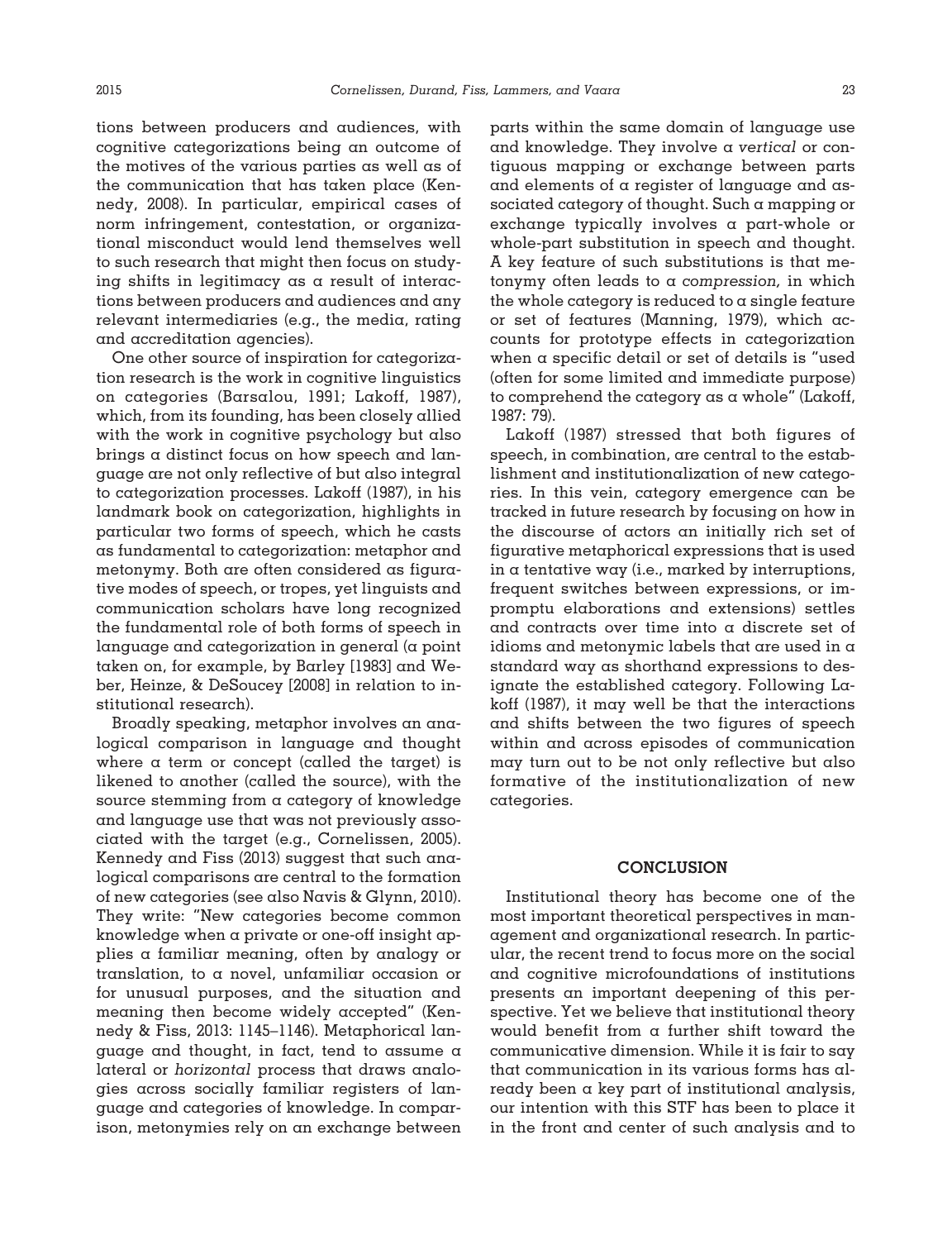encourage the further development of  $\alpha$  distinct strand of communicative institutionalism.

Our suggestion is rooted in a more general belief that it is important to value and advance various types of communicative approaches be they rooted in linguistics, discourse or rhetorical analysis, or communication theory. In this introduction we have aimed to underscore the contributions of the various kinds of studies that focus on the performative effects of language on institutions but have also called for further research that attends to the interactive and communicative construction of institutions. The articles in this STF already demonstrate the promise of such research, but there are, of course, many more research avenues and opportunities, and we hope that further work might follow these examples and progress this agenda even further.

#### **REFERENCES**

- Aakhus, M. 2007. Communication as design. *Communication Monographs,* 74: 112–117.
- Ansari, S. M., Wijen, F. H., & Gray, B. 2013. Constructing a climate change logic: An institutional perspective on the "tragedy of the commons." *Organization Science,* 24: 1014 –1040.
- Ashcraft, K. L., Kuhn, T. R., & Cooren, F. 2009. Constitutional amendments: "Materializing" organizational communication. *Academy of Management Annals,* 3: 1– 64.
- Ashcraft, K. L., & Mumby, D. K. 2004. *Reworking gender: A feminist communicology of organization.* Thousand Oaks, CA: Sage.
- Babb, S. 1996. "A true American system of finance": Frame resonance in the U.S. labor movement, 1866 to 1886. *American Sociological Review,* 61: 1033–1052.
- Barley, S. 1983. Semiotics and the study of occupational and organizational cultures. *Administrative Science Quarterly,* 28: 393– 413.
- Barsalou, L. W. 1991. Deriving categories to achieve goals. *The Psychology of Learning and Motivation: Advances in Research and Theory,* 27: 1– 64.
- Bavelas, J. B., Coates, L., & Johnson, T. 2000. Listeners as co-narrators. *Journal of Personality and Social Psychology,* 79: 941–952.
- Bechky, B. 2011. Making organizational theory work: Institutions, occupations, and negotiated orders. *Organization Science,* 22: 1157–1167.
- Beckert, J. 2010. How do fields change? The interrelations of institutions, networks, and cognition in the dynamics of markets. *Organization Studies,* 31: 605– 627.
- Benner, M. J., & Tripsas, M. 2012. The influence of prior industry affiliation on framing in nascent industries:

The evolution of digital cameras. *Strategic Management Journal,* 33: 277–302.

- Berger, P. L., & Luckmann, T. 1966. *The social construction of reality: A treatise in the sociology of knowledge.* Garden City, NJ: Doubleday Anchor.
- Bitektine, A., & Haack, P. 2015. The "macro" and the "micro" of legitimacy: Toward a multilevel theory of the legitimacy process. *Academy of Management Review,* 40: 49 – 75.
- Broom, G. M. 1977. Coorientational measurement of public relations. *Public Relations Review,* 3: 110 –119.
- Cheney, G., Christensen, L., Conrad, C., & Lair, D. 2004. Corporate rhetoric as organizational discourse? In D. Grant, C. Hardy, C. Oswick, & D. Putnam (Eds.), *The Sage handbook of organizational discourse:* 79 –103. London: Sage.
- Clark, H. H. 1996. *Using language.* Cambridge: Cambridge University Press.
- Clemente, M., & Roulet, T. J. 2015. Public opinion as a source of deinstitutionalization: A "spiral of silence" approach. *Academy of Management Review,* 40: 96 –114.
- Collins, R. 2004. *Interaction ritual chains.* Princeton, NJ: Princeton University Press.
- Cooren, F., Kuhn, T., Cornelissen, J. P., & Clark, T. 2011. Communication, organizing and organization. *Organization Studies,* 32: 1149 –1170.
- Corman, S. R., Kuhn, T., Mcphee, R. D., & Dooley, K. J. 2002. Studying complex discursive systems. *Human Communication Research,* 28: 157–206.
- Cornelissen, J. P. 2005. Beyond compare: Metaphor in organization theory. *Academy of Management Review,* 30: 751–764.
- Cornelissen, J. P. 2012. Sensemaking under pressure: The influence of professional roles and social accountability on the creation of sense. *Organization Science,* 23: 118 – 137.
- Cornelissen, J. P., & Clarke, J. S. 2010. Imagining and rationalizing opportunities: Inductive reasoning and the creation and justification of new ventures. *Academy of Management Review,* 35: 539 –557.
- Cornelissen, J. P., & Werner, M. D. 2014. Putting framing in perspective: A review of framing and frame analysis across the management and organizational literature. *Academy of Management Annals,* 8: 181–235.
- Davis, G. F. 2010. Do theories of organizations progress? *Organizational Research Methods,* 13: 690 –709.
- Delbridge, R., & Fiss, P. C. 2013. Styles of theorizing and the social organization of knowledge. *Academy of Management Review,* 38: 325–331.
- Dewey, J. 1944. (First published in 1916.) *Democracy and education: An introduction to the philosophy of education.* New York: Free Press.
- Diehl, D., & McFarland, D. A. 2010. Towards a historical sociology of situations. *American Journal of Sociology,* 115: 1713–1752.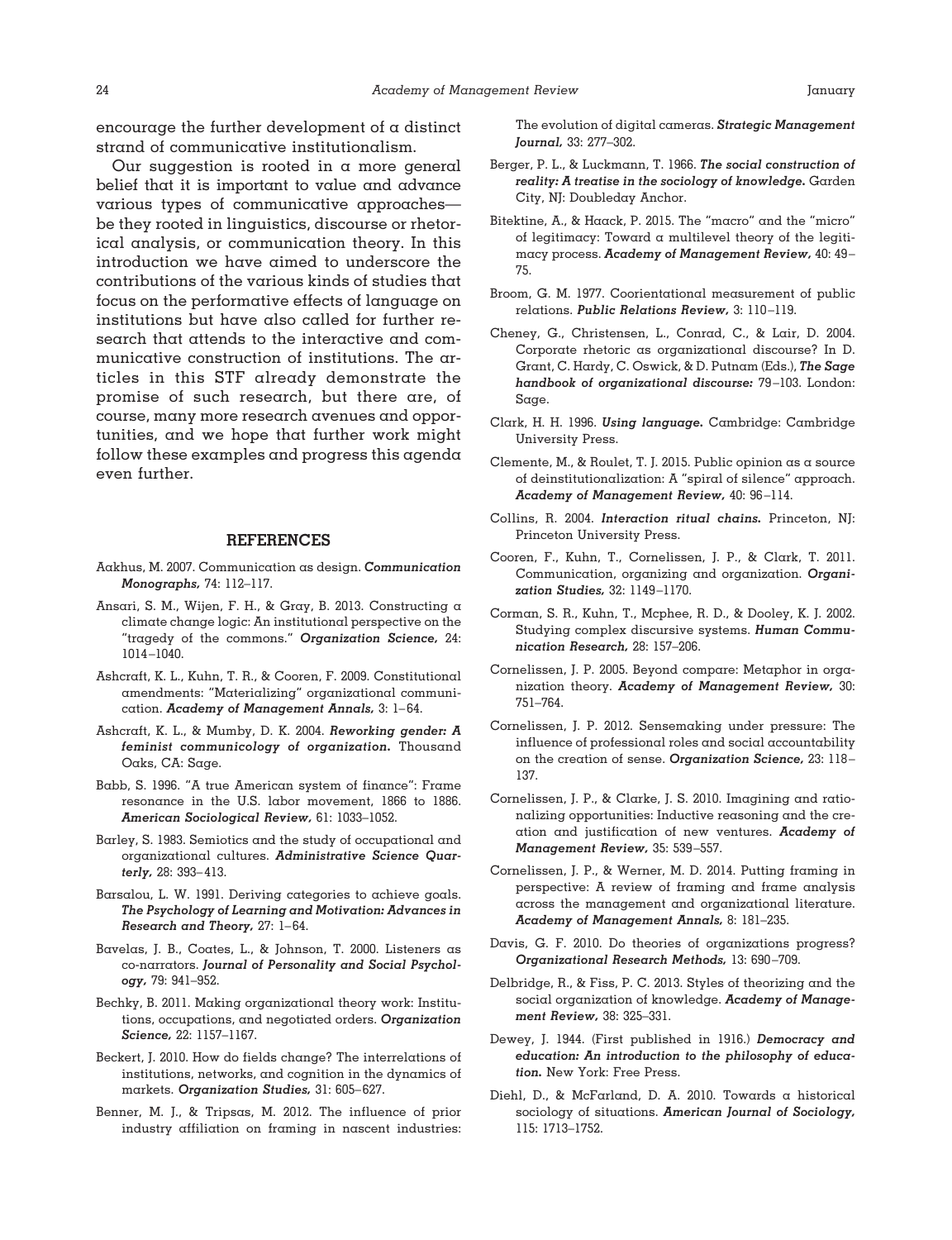- DiMaggio, P. 1997. Culture and cognition. *Annual Review of Sociology,* 23: 263–287.
- Douglas, M. 1986. *How institutions think.* Syracuse, NY: Syracuse University Press.
- Durand, R., & Jourdan, J. 2012. Jules or Jim: Alternative conformity to minority logics. *Academy of Management Journal,* 55: 1295–1315.
- Durand, R., & Paolella, L. 2013. Category stretching: Reorienting research on categories in strategy, entrepreneurship, and organization theory. *Journal of Management Studies,* 50: 1100 –1123.
- Durand, R., & Vergne, J.-P. In press. Asset divestment as a response to media attacks in stigmatized industries. *Strategic Management Journal.*
- Etzion, D., & Ferraro, F. 2010. The role of analogy in the institutionalization of sustainability reporting. *Organization Science,* 21: 1092–1107.
- Fairhurst, G., & Putnam, L. 2004. Organizations as discursive constructions. *Communication Theory,* 14: 5–26.
- Fiss, P. C., & Zajac, E. J. 2006. The symbolic management of strategic change: Sensegiving via framing and decoupling. *Academy of Management Journal,* 49: 1173–1193.
- Giddens, A. 1984. *The constitution of society: Outline of a theory of structuration.* Berkeley: University of California Press.
- Glynn, M. A., & Navis, C. 2013. Categories, identities, and cultural classification: Moving beyond a model of categorical constraint. *Journal of Management Studies,* 50: 1124 –1137.
- Goffman, E. 1974. *Frame analysis: An essay on the organization of experience.* Boston: Northeastern University Press.
- Gray, B., Purdy, J. M., & Ansari, S. 2015. From interactions to institutions: Microprocesses of framing and mechanisms for the structuring of institutional fields. *Academy of Management Review,* 40: 115–143.
- Green, S. E. 2004. A rhetorical theory of diffusion. *Academy of Management Review,* 29: 653– 669.
- Green, S. E., & Li, Y. 2011. Rhetorical institutionalism: Language, agency, and structure in institutional theory since Alvesson 1993. *Journal of Management Studies,* 48: 1662–1697.
- Green, S. E., Li, Y., & Nohria, N. 2009. Suspended in self-spun webs of significance: A rhetorical model of institutionalization and institutionally embedded agency. *Academy of Management Journal,* 52: 11–36.
- Greenwood, R., Raynard, M., Kodeih, F., Micelotta, E. R., & Lounsbury, M. 2011. Institutional complexity and organizational responses. *Academy of Management Annals,* 5: 317–371.
- Hallett, T. 2010. The myth incarnate: Recoupling processes, turmoil, and inhabited institutions in an urban elementary school. *American Sociological Review,* 75: 52–74.
- Hannan, M. T., Polos, L., & Carroll, G. R. 2007. *Logics of organization theory: Audiences, codes, and ecologies.* Princeton, NJ: Princeton University Press.
- Hardy, C., & Maguire, S. 2010. Discourse, field-configuring events and change in organizations and institutional fields: Narratives of DDT and the Stockholm Convention. *Academy of Management Journal,* 53: 1365–1391.
- Harmon, D. J., Green, S. E., Jr., & Goodnight, G. T. 2015. A model of rhetorical legitimation: The structure of communication and cognition underlying institutional maintenance and change. *Academy of Management Review,* 40: 76 –95.
- Heritage, J. 2004. Conversation analysis and institutional talk. In R. Sanders & K. Fitch (Eds.), *Handbook of language and social interaction:* 103–146. Mahwah NJ: Lawrence Erlbaum Associates.
- Hirsch, P., & Lounsbury, M. 1997. Ending the family quarrel: Toward a reconciliation of "old" and "new" institutionalisms. *American Behavioral Scientist,* 40: 406 – 418.
- Jackson. 2013. Commentary on: Mark Aakhus, Smaranda Muresan and Nina Wacholder's "Integrating natural language processing and pragmatic argumentation theories for argumentation support." In D. Mohammed & M. Lewiński (Eds.), Virtues of argumentation: Proceedings *of the 10th International Conference of the Ontario So*ciety for the Study of Argumentation (OSSA): 1-6. Windsor, ON: OSSA.
- Jepperson, R., & Meyer, J. W. 2011. Multiple levels of analysis and the limitations of methodological individualisms. *Sociological Theory,* 29: 54 –73.
- Jones, C., Maoret, M., Massa, F. G., & Svejenova, S. 2012. Rebels with a cause: The formation, contestation and expansion of the de novo category modern architecture, 1870 –1975. *Organization Science,* 23: 1523–1545.
- Kennedy, M. T. 2008. Getting counted: Markets, media and reality. *American Sociological Review,* 73: 270 –295.
- Kennedy, M. T., & Fiss, P. C. 2013. An ontological turn in categories research: From standards of legitimacy to evidence of actuality. *Journal of Management Studies,* 50: 1138 –1154.
- Kennedy, M. T., Lo, Y., & Lounsbury, M. 2010. Category currency: The changing value of conformity as a function of ongoing meaning construction. *Research in the Sociology of Organizations,* 31: 369 –397.
- Lakoff, G. 1987. *Women, fire, and dangerous things: What categories reveal about the mind.* Chicago: University of Chicago Press.
- Lammers, J. C. 2011. How institutions communicate: Institutional messages, institutional logics, and organizational communication. *Management Commmunication Quarterly,* 25: 154 –182.
- Lammers, J. C., & Barbour, J. B. 2006. An institutional theory of organizational communication. *Communication Theory,* 16: 356 –377.
- Lawrence, T., Suddaby, R., & Leca, B. 2011. Institutional work: Refocusing institutional studies of organization. *Journal of Management Inquiry,* 20: 52–58.
- Levinson, S. C. 2000. *Presumptive meanings: The theory of generalized conversational implicature.* Cambridge, MA: MIT Press.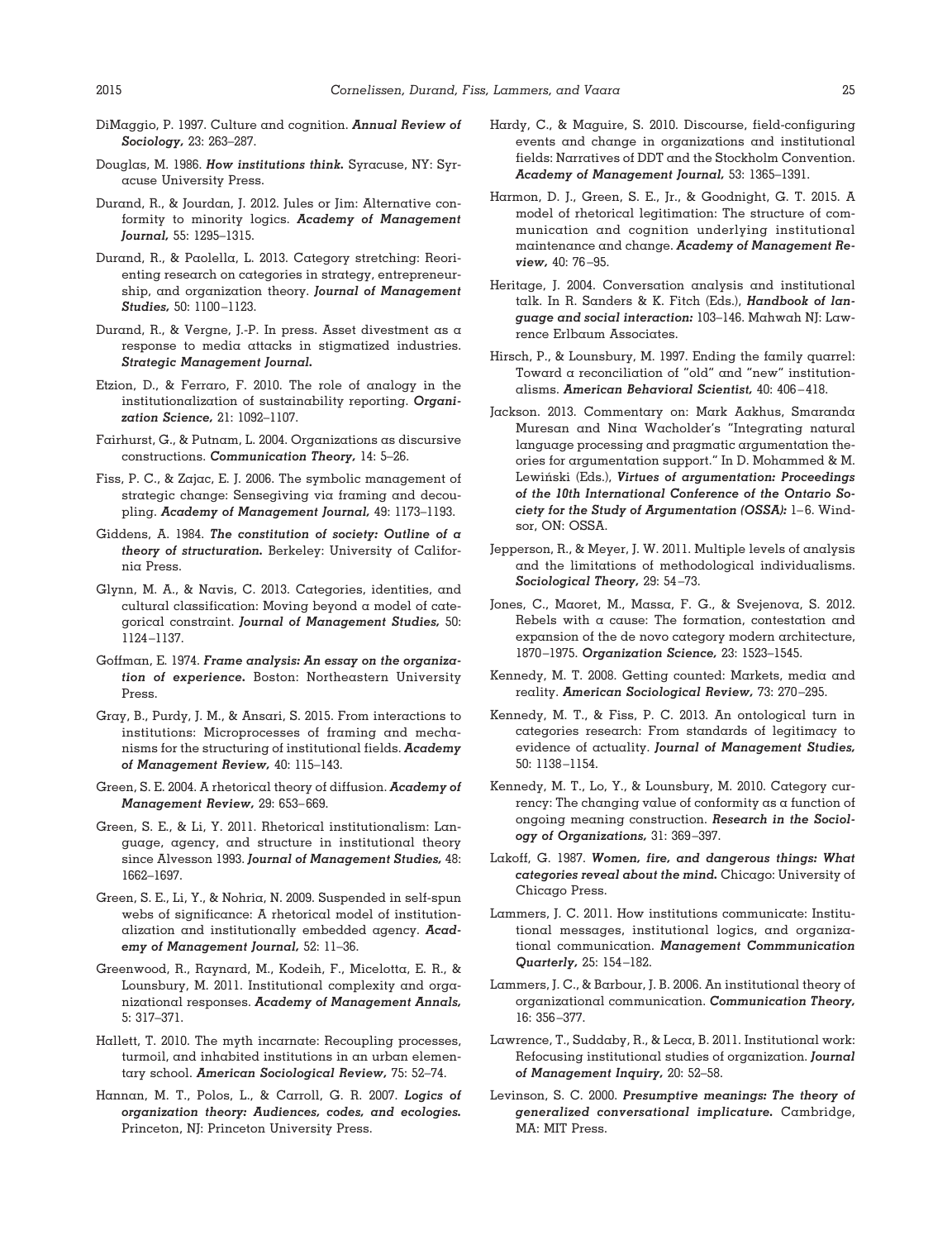- Loewenstein, J., Ocasio, W., & Jones, C. 2012. Vocabularies and vocabulary structure: A new approach linking categories, practices, and institutions. *Academy of Management Annals,* 6: 41– 86.
- Lounsbury, M., Ventresca, M., & Hirsch, P. M. 2003. Social movements, field frames and industry emergence: A cultural–political perspective on US recycling. *Socio-Economic Review,* 1: 71–104.
- Maguire, S., & Hardy, C. 2009. Discourse and deinstitutionalization: The decline of DDT. *Academy of Management Journal,* 52: 148 –178.
- Maguire, S., Hardy, C., & Lawrence, T. 2004. Institutional entrepreneurship in emerging fields: HIV/AIDS treatment advocacy in Canada. *Academy of Management Journal,* 47: 657– 679.
- Manning, P. K. 1979. Metaphors of the field: Varieties of organizational discourse. *Administrative Science Quarterly,* 24: 660 – 671.
- McPherson, C. M., & Sauder, M. 2013. Logics in action: Managing institutional complexity in a drug court. *Administrative Science Quarterly,* 58: 165–196.
- Meyer, R. E., & Höllerer, M. A. 2010. Meaning structures in  $\alpha$ contested issue field: A topographic map of shareholder value in Austria. *Academy of Management Journal,* 53: 1241–1262.
- Nadkarni, S., & Narayanan, V. K. 2007. Evolution of collective strategy frames in high and low velocity industries. *Organization Science,* 18: 688 –710.
- Navis, C., & Glynn, M. A. 2010. How new market categories emerge: Temporal dynamics of legitimacy, identity, and entrepreneurship in satellite radio, 1990 –2005. *Administrative Science Quarterly,* 55: 439 – 471.
- Noelle-Neumann, E., & Petersen, T. 2004. *The spiral of silence and the social nature of man.* Mahwah, NJ: Lawrence Erlbaum Associates.
- Ocasio, W., Loewenstein, J., & Nigam, A. 2015. How streams of communication reproduce and change institutional logics: The role of categories. *Academy of Management Review,* 40: 28 – 48.
- Perelman, C., & Olbrechts-Tyteca, L. 1959. *The new rhetoric: A treatise on argumentation.* Notre Dame, IN: University of Notre Dame Press.
- Phillips, N., Lawrence, T. B., & Hardy, C. 2004. Discourse and institutions. *Academy of Management Review,* 29: 635– 652.
- Powell, W. W., & Colyvas, J. A. 2008. Microfoundations of institutional theory. In R. Greenwood, C. Oliver, K. Sahlin-Andersson, & R. Suddaby (Eds.), *The Sage handbook of organizational institutionalism:* 276 –298. London: Sage.
- Powell, W. W., & DiMaggio, P. J. (Eds.). 1991. *The new institutionalism in organizational analysis.* Chicago: University of Chicago Press.
- Price, V., & Tewksbury, D. 1997. News values and public opinion: A theoretical account of media priming and framing. In G. A. Barnett & F. J. Boster (Eds.), *Progress in*

*the communication sciences,* vol. 13: 173–212. New York: Ablex.

- Quinn, R., & Dutton, J. 2005. Coordination as energy-inconversation: A process theory of organizing. *Academy of Management Review,* 30: 38 –57.
- Reddy, M. 1979. The conduit metaphor: A case of frame conflict in our language about language. In A. Ortony (Ed.), *Metaphor and thought:* 284 –324. Cambridge: Cambridge University Press.
- Rhee, E. Y., & Fiss, P. C. In press. Framing the adoption of  $\alpha$ controversial practice: Regulatory focus, source credibility, and stock market reaction. *Academy of Management Journal.*
- Schneiberg, M., & Clemens, E. S. 2006. The typical tools for the job: Research strategies in institutional analysis. *Sociological Theory,* 3: 195–227.
- Schober, M. F., & Brennan, S. E. 2003. Processes of interactive spoken discourse: The role of the partner. In A. C. Graesser, M. A. Gernsbacher, & S. R. Goldman (Eds.), *Handbook of discourse processes:* 123–164. Hillsdale, NJ: Lawrence Erlbaum Associates.
- Scott, R. W. 2008. Approaching adulthood: The maturing of institutional theory. *Theory and Society,* 37: 427– 442.
- Searle, J. R. 1969. *Speech acts: An essay in the philosophy of language.* Cambridge: Cambridge University Press.
- Searle, J. R. 1995. *The construction of social reality.* New York: Free Press.
- Selznick, P. 1996. Institutionalism "old" and "new." *Administrative Science Quarterly,* 41: 270 –277.
- Seo, M. G., & Creed, W. D. 2002. Institutional contradictions, praxis, and institutional change: A dialectical perspective. *Academy of Management Review,* 27: 222–247.
- Steinberg, M. W. 1998. Tilting the frame: Considerations on collective action framing from a discursive turn. *Theory and Society,* 27: 845– 872.
- Suddaby, R. 2011. How communication institutionalizes: A response to Lammers. *Management Communication Quarterly,* 25: 183–190.
- Suddaby, R., & Greenwood, R. 2005. Rhetorical strategies of legitimacy. *Administrative Science Quarterly,* 50: 35– 67.
- Sweetser, E. 1990. *From etymology to pragmatics: Metaphorical and cultural aspects of semantic structure.* Cambridge: Cambridge University Press.
- Talmy, L. 2000. *Toward a cognitive semantics.* Cambridge, MA: MIT Press.
- Taylor, J. R., & Van Every, E. 2000. *The emergent organization: Communication as its site and surface.* Mahwah, NJ: Lawrence Erlbaum Associates.
- Thornton, P. H., Ocasio, W., & Lounsbury, M. 2012. *The institutional logics perspective: A new approach to culture, structure, and process.* Oxford: Oxford University Press.
- Tost, L. P. 2011. An integrative model of legitimacy judgments. *Academy of Management Review,* 36: 686 –710.
- Toulmin, S., 1958. *The uses of argument.* Cambridge: Cambridge University Press.